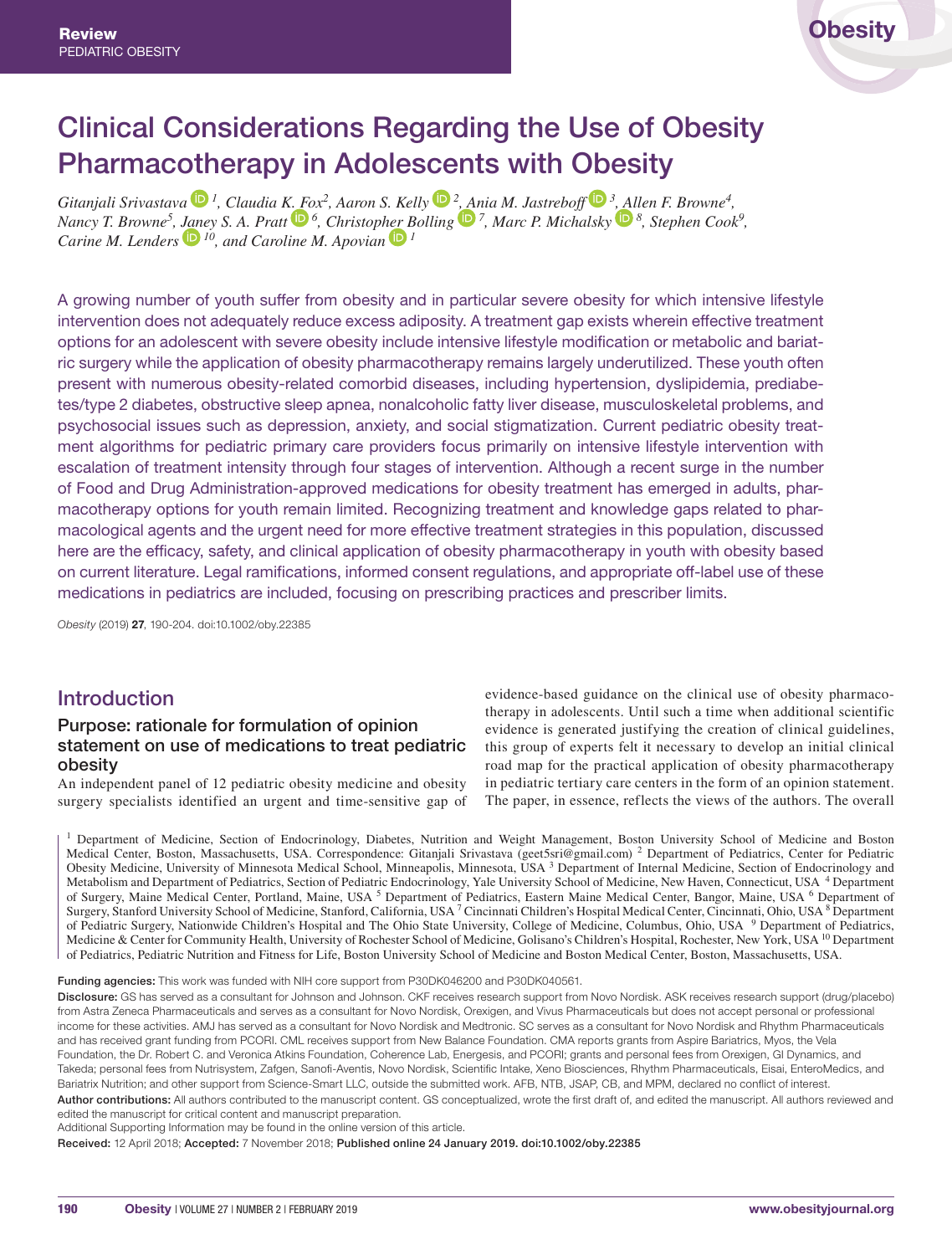goals were to build a framework to (1) review published data about pediatric obesity pharmacotherapy (what is known and what is not known); (2) have an intelligent, well-informed discussion regarding the fact that, though these medications are approved in adults, there are limited safety, efficacy, and follow-up data in youth with obesity but that the consequences as well as risks of obesity may outweigh the potentially unknown risks of medications in these youth; (3) recommend that these obesity medications currently be used only by well-trained experts in a team interdisciplinary environment with conscientious monitoring; and (4) advocate for more research resources for pharmacological intervention trials in youth with obesity to provide data for the use of these medications.

State-specific rules and regulations beyond routine standard of care on weight-management practices in adults and children were determined by contacting individual State Medical Boards through either phone calls and/or email exchanges with the respective state's Department of Health prosecuting attorney or representative (online Supporting Information Table S1).

Currently, almost one out of five youth (18.5%) are afflicted with obesity (1), and 9.5% of adolescents have severe obesity (BMI ≥120% of the 95th percentile or  $\geq$  35 kg/m<sup>2</sup>) (2). Treatment of childhood obesity is complicated by its intricate and multifactorial etiology with a myriad of contributing factors, including, but not limited to, genetics, developmental effects, fetal programming and epigenetics, environment, behavioral and psychosocial issues, physical activity, medications, eating patterns, illness, and cultural and family norms (3). Adolescent overweight and obesity have been associated with deteriorating cardiometabolic health, increased cardiovascular mortality, and future disease burden into adulthood (4-7) and strongly predict diabetes mortality up to the seventh decade (8). Furthermore, children and adolescents with obesity have lower health-related quality of life compared with children and adolescents with normal weight, a quality of life similar to those with cancer (9), and suffer from detrimental psychosocial stigmatization (10-12). Finally, obesity tracks strongly from childhood to adolescence and later adulthood, and reversion from having severe obesity to having moderate obesity or normal weight during childhood is rare (5,13,14).

Many studies have shown that only 2% to 15% of adolescents with severe obesity respond to lifestyle modification therapy and achieve clinically significant and durable weight or BMI reduction (15-19). Therefore, prompt recognition, evaluation, and treatment of obesity are warranted, including swift initiation of intensive lifestyle intervention with appropriate application of pharmacological and/or surgical modalities as needed. Pharmacotherapy and metabolic and bariatric surgery (MBS) for youth with obesity fall under the domain of Stage 3 and Stage 4 tertiary care intervention, respectively. In this staged approach, pharmacotherapy and/or MBS are further integrated with lifestyle modification in a stepwise progression.

Reflecting an increased understanding of the underpinnings of the complex energy regulatory pathways, there are now six Food and Drug Administration (FDA)-approved medications for the indication of obesity in adults (orlistat, phentermine, phentermine/topiramate extended release [ER], lorcaserin, bupropion sustained release [SR]/naltrexone SR, and liraglutide) (20). Obesity medications are FDA approved in adults 18 years and older (with the exception of orlistat [≥12 years] and phentermine  $[>16$  years]) for BMI ≥27 with the presence of at least one obesity-related comorbidity such as hyperlipidemia, sleep apnea, type

2 diabetes mellitus, or hypertension or BMI ≥30 irrespective of comorbidities. This major milestone in the development and recent approval of obesity pharmacotherapy paves a pathway for potential future pediatric obesity clinical trials and the burgeoning field of pediatric obesity medicine that is still in its infancy. Pharmacotherapy for obesity in conjunction with lifestyle therapy has the potential to target physiological hunger, cravings, appetite, and hedonic eating behaviors and elicit weight loss through the peripheral and central nervous systems, including reward–motivation pathways and executive decision-making function, that control food intake and satiety through efferent and afferent signaling cascades (20). However, long-term use, durability of effect, and safety profile might prompt concerns, especially when applied to the pediatric population, for whom treatment with pharmacotherapy is likely chronic. Therefore, determining overall risk:benefit ratios can be an arduous task for the clinician, particularly when no current consensus or structured guideline exists for pediatric obesity pharmacotherapy. The rapidly growing number of youth with this serious and intractable chronic disease hastens the need for more aggressive treatment, including pharmacotherapy. Moreover, the therapeutic application of obesity pharmacotherapy in pediatrics is not standardized across all practitioners, though there is consensus among pediatric obesity medicine specialists who routinely utilize available adult FDA-approved obesity medications and recognize the benefits of treatment in certain phenotypes of severe obesity, which has not yet been studied in clinical trials. *Consequently, we offer practical considerations regarding the responsible use of obesity medications by trained pediatric obesity medicine specialists in pediatric obesity care centers, taking into account existing evidence (unfortunately, currently limited), legal ramifications, and pertinent prescriber- and prescribing-related concerns. We also highlight a revised and updated clinical approach to the treatment of pediatric obesity (Figure 1). Though we outline the difficulty in the treatment of pediatric obesity once the diagnosis has been established, preventive measures to combat obesity cannot be understated*.

### **Definitions**

The generally accepted measure for clinical screening of overweight or obesity in children and adolescents is age- and sex-adjusted BMI plotted on US Centers for Disease Control and Prevention growth charts (21-23). For the purposes of classification and terminology (Table 1), "obesity" in children and adolescents is defined as BMIfor-age/sex ≥ 95th percentile but<120% of the 95th percentile (Class I obesity), and "severe obesity" is defined as BMI-for-age/sex  $\geq 120\%$  of the 95th percentile (Class II or higher; BMI>35) (24). This terminology was derived as per Flegal et al., in 2009, when extreme percentiles extrapolated from the Centers for Disease Control and Preventionsupplied lambda-mu-sigma parameters did not match well to the empirical data for the 99th percentile (25). A better fit to the empirical data was obtained by using 120% of the smoothed 95th percentile. Furthermore, because we offer obesity pharmacotherapy clinical considerations in the context of adolescents, we define adolescence according to the World Health Organization definition (26) and the US Department of Health and Human Services definition (27), for which adolescence is the period of development corresponding to the onset of physiologically normal puberty and ending with adult identity and behavior, spanning ages 10 to 19. We also define intensive lifestyle modification therapy as per widely accepted guidelines (24,28-30), with the general aim of helping patients adopt healthier eating habits, increase physical activity, and decrease sedentary time while changes are made in stepwise progression and treatment (individual, group, and/or family based) is intensified if needed.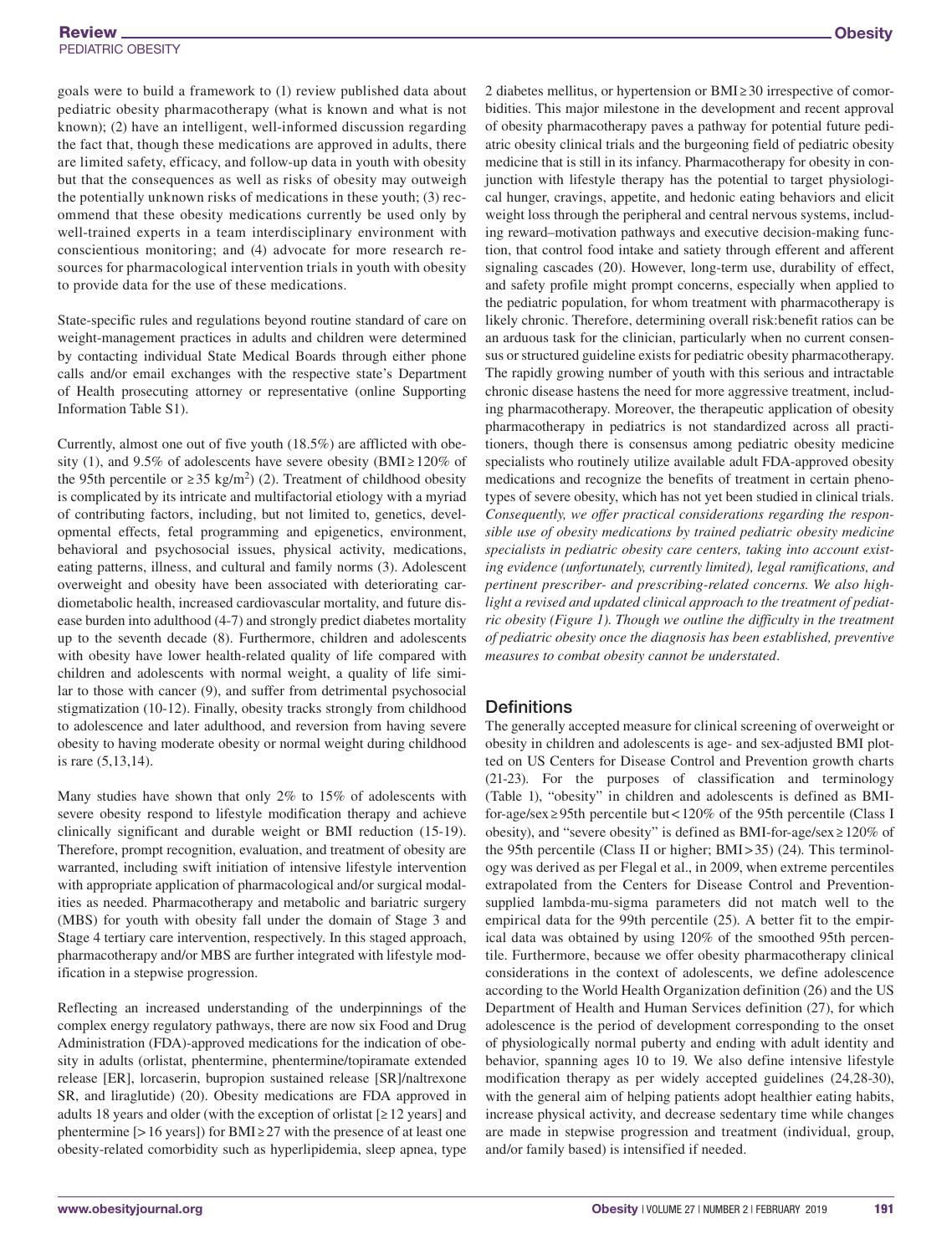

Figure 1 Proposed clinical approach to obesity treatment for adolescents with obesity. Progress through algorithm as clinically required for a patient with risk factors/ready to make change. Start with family-based therapy (can encompass basic education to more intensive therapy based on resources, time constraints, and psychosocial support) followed by microenvironment-targeted therapy with the help of ancillary services such as a dietitian, exercise specialist, nutritionist, and therapist if initial therapy is unsuccessful. Modifiable microenvironmental factors (20), such as nutrient signaling, muscle activity, sleep, stress, circadian rhythm, and iatrogenic causes (weightpromoting medications, which are frequently prescribed (60)), influence neurohormonal pathways affecting food intake and satiety. Prior to more aggressive intervention, these factors should be assessed and altered if perturbing the physiology leading to excess body fat accumulation. This may include physician and ancillary team evaluation providing more intense structure to weight management and medical evaluation with assessment of health targets and cardiovascular risk factors (usually prompting a corresponding AAP Stage 2-3 referral for intervention (24)). If microenvironment-targeted therapy fails, the option to add on adjunctive obesity pharmacotherapy falls under the domain of corresponding AAP Stage 3-4 intervention, either preceded or followed by metabolic and bariatric surgery (corresponding to AAP Stage 4 intervention). Because obesity is a lifelong disease, patients often experience weight regain post bariatric surgery and may continue to need aftercare more closely, especially in the adolescent population. As a result, they should continue to resume aftercare and may require lifestyle and/or combination pharmacological intervention later on in life. AAP, American Academy of Pediatrics.

### Measuring clinical efficacy of obesity pharmacotherapy in pediatrics: percent BMI reduction

For children and adolescents, clinically meaningful weight loss based on observational and interventional studies has been defined by some as a BMI *z* score (or BMI SD) reduction between 0.20 and 0.25 SD over 6 to 12 months. This degree of BMI change has been associated with improvements in cardiovascular and metabolic risk factors (31-34). However, in children and adolescents with severe obesity, BMI *z* score correlates poorly to adiposity, with wide variation associated with differences in age, sex, and racial influences (5,35-37). Accordingly, alternative measures for monitoring weight outcomes have been recommended, including percent change in BMI and/or change in BMI

### TABLE 1 BMI-for-age/sex percentile classification in pediatrics<sup>a</sup>

Underweight  $(<sub>5th</sub>$  percentile)

Normal weight (5th to <85th percentile)

Overweight (85th to <95th percentile)

Obesity Class I (95th percentile to  $<$  120% of the 95th percentile)

Severe obesity Class II (120% to <140% of the 95th percentile or BMI 35.0 to  $<$  40.0 kg/m<sup>2</sup>)

Severe obesity Class III ( $\geq$  140% of the 95th percentile or BMI $\geq$  40.0 kg/m<sup>2</sup>)

aSkinner AC, Perrin EM, Skelton JA. Prevalence of obesity and severe obesity in US children, 1999-2014. *Obesity (Silver Spring)* 2016;24:1116-1123.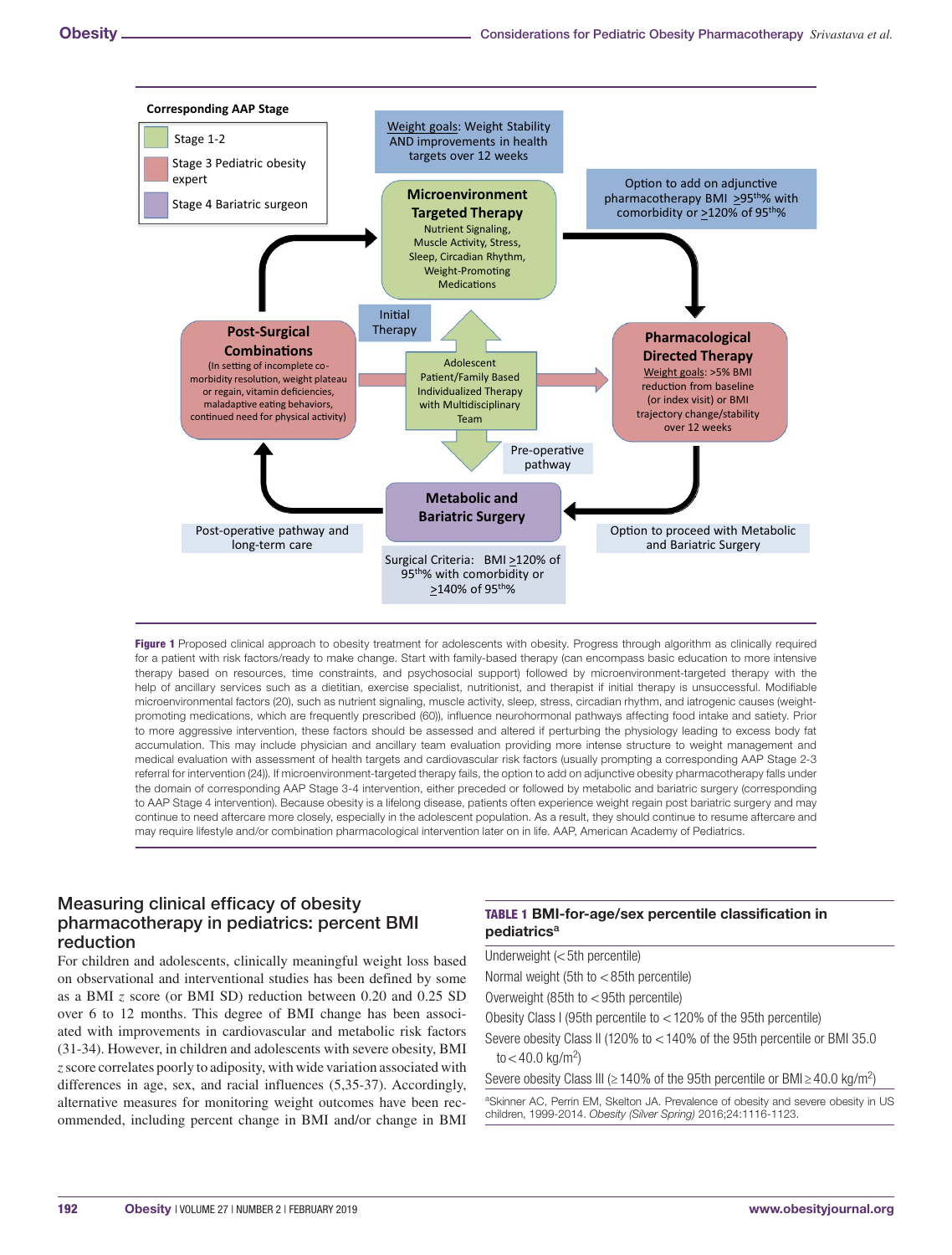### TABLE 2 Criteria for obesity pharmacotherapy<sup>a,b</sup> initiation in adolescents<sup>c</sup>

- (1) Multidisciplinary team recommended
- (2) BMI ≥ 95th percentile (or BMI ≥ 30 kg/m<sup>2</sup>, whichever is lower) plus the presence of at least one obesity-related comorbidity; or BMI≥120% of 95th percentile (or BMI > 35 kg/m<sup>2</sup>, whichever is lower) irrespective of comorbidity
- (3) No upper BMI threshold for initiation of pharmacotherapyd
- (4) Documentation of previous lifestyle therapies or attempts at initial medical encounter sufficient as proof of prior lifestyle intervention<sup>c</sup>
- (5) Tanner stage<sup>e,f</sup>: no lower limit unless evidence suggests developmental risk of specific agent being prescribed
- (6) Criteria for bariatric surgery are met, yet operation is not appropriate or possible at this time or medications are recommended as adjunct therapy
- (7) Continuation of medication(s) if there is  $\geq$  5% BMI reduction from baseline at 12 weeks on the optimal dose or arrest or slowing of weight gain is considered a reasonable clinical outcome; medication(s) should be discontinued if not tolerated by the patient or if dangerous side effects occur or persist despite dose adjustment

aExclusion criteria and contraindications may require astute clinical skills and complex decision-making prompting consultation of trained multidisciplinary team. bDefinition of adolescence age varies: World Health Organization, 10-19 years; US

Department of Health and Human Services, 10-19 years; American Academy of Pediatrics, 11-21 years.

<sup>c</sup>Of note, exceptions may apply in select cases involving younger patients for whom clinical decision-making and consultation of multidisciplinary team on risk:benefit ratio is necessary.

- dHowever, in cases of severe clinical severity, such as BMI>120th of 95th percentile with at least one comorbidity or > 140th of 95th percentile in the absence of comorbidity, one should consider long-term goals and initial BMI in order to involve a bariatric surgeon early if surgery is likely also needed.
- eIn select cases, exceptions may apply such that clinical decision-making may be necessary in the case of serious health compromise (such as moderate to severe obstructive sleep apnea hypopnea index>15 events/h, idiopathic intracranial hypertension poorly controlled type 2 diabetes mellitus) related to severe obesity that warrants more emergent intervention.

f Tanner stage 4-5 is advisable, though clinical judgment should be utilized on an individual patient basis if benefits outweigh risks of treatment. Clinical decision-making may be required when benefits far outweigh risks of obesity pharmacotherapy. Effects of obesity medications on puberty and Tanner staging are largely not known.

percent of the 95th percentile (35). A change in BMI *z* score of 0.2 is approximately equivalent to a 5% change in BMI. (Similarly, for adults, 3%-5% weight loss is considered clinically meaningful) (20).

# Recommendations (Table 2)

### Pediatric weight-management multidisciplinary team

We recommend that prescription of FDA-approved or off-label use of obesity medications be utilized with the support of a trained pediatric multidisciplinary team and monitoring of both treatment adherence and possible adverse events. The multidisciplinary team is also responsible for comprehensive obesity assessment and treatment recommendations for youth with obesity. Exclusions for obesity pharmacotherapy (e.g., pregnancy) and cautionary use (e.g., as in children with growth deficiency, other endocrinopathies, eating disorders, syndromes affecting bone health) may require astute clinical skills and complex decision-making prompting consultation of a multidisciplinary weight team and other specialists.

### Team member qualifications

Team member qualifications for a pediatric weight-management center are similar to those required for adolescent MBS and are adapted from the American Society of Metabolic and Bariatric Surgery Pediatric Best Practice Guidelines (38).

*Pediatric specialist.* The trained or certified pediatric provider will hold an American Board of Pediatrics (or American Board of Surgery with pediatric surgery subspecialization) certification or appropriate family medicine or nurse practitioner or physician assistant certification eligible to practice under state-mandated rules and regulations. Currently, fellowship training and board certification in nutrition and in pediatric obesity are lacking. Training in pediatric cardiology, pediatric endocrinology, pediatric gastroenterology, adolescent medicine, pediatric surgery, general academic pediatrics, or general pediatrics with a focus study area such as in nutrition, lifestyles, motivational interviewing (39-41), and obesity represent the most common routes to expertise in the field of pediatric obesity. Frequent and continuing clinical care of patients with obesity, ongoing continuing medical education in pediatric obesity medicine, scholarly work in obesity research or education, and certification by entities such as the American Board of Obesity Medicine or the American Board of Nutrition can enhance advanced understanding of obesity. In general, these activities currently serve to designate experts in the field of pediatric obesity care. Primary care and subspecialty pediatricians without this expertise should refer to their colleagues with these skills and experience. Given the extensive prevalence of obesity, protocols and guidelines should be developed in the future wherein practitioners without expertise can be trained.

*Registered dietitian.* Experience in treating obesity and working with children and families as recommended by the Academy of Nutrition and Dietetics position statement on pediatric overweight and obesity (42); specialty certification in obesity care is available for registered dietitians [\(www.cdrnet.org\)](www.cdrnet.org). Experience with patients undergoing MBS may be preferable but not mandatory.

*Mental health specialist.* Psychiatrist, psychologist, or other qualified and independently licensed mental health specialist or social worker with specialty training in pediatric, adolescent, and family treatment and experience in treating eating disorders and obesity; certification examination such as through the International Association of Eating Disorders is suggested to enhance coverage for mental health services. Professionals trained in intensive cognitive behavioral therapy for obesity can effectively design and lead lifestyle modification programs.

*Coordinator.* Registered nurse, social worker, or other team member with the responsibility of coordinating the care for each child or adolescent and ensuring implementation of treatment plan and follow-up.

*Exercise physiologist, physical therapist, or other* individual specially trained to provide safe physical activity prescriptions to adolescents with severe obesity is recommended but not required.

*Collaboration with the metabolic and bariatric surgeon.* Pediatric surgeons who specialize in MBS, and/or adult bariatric surgeons who choose to include the treatment of adolescents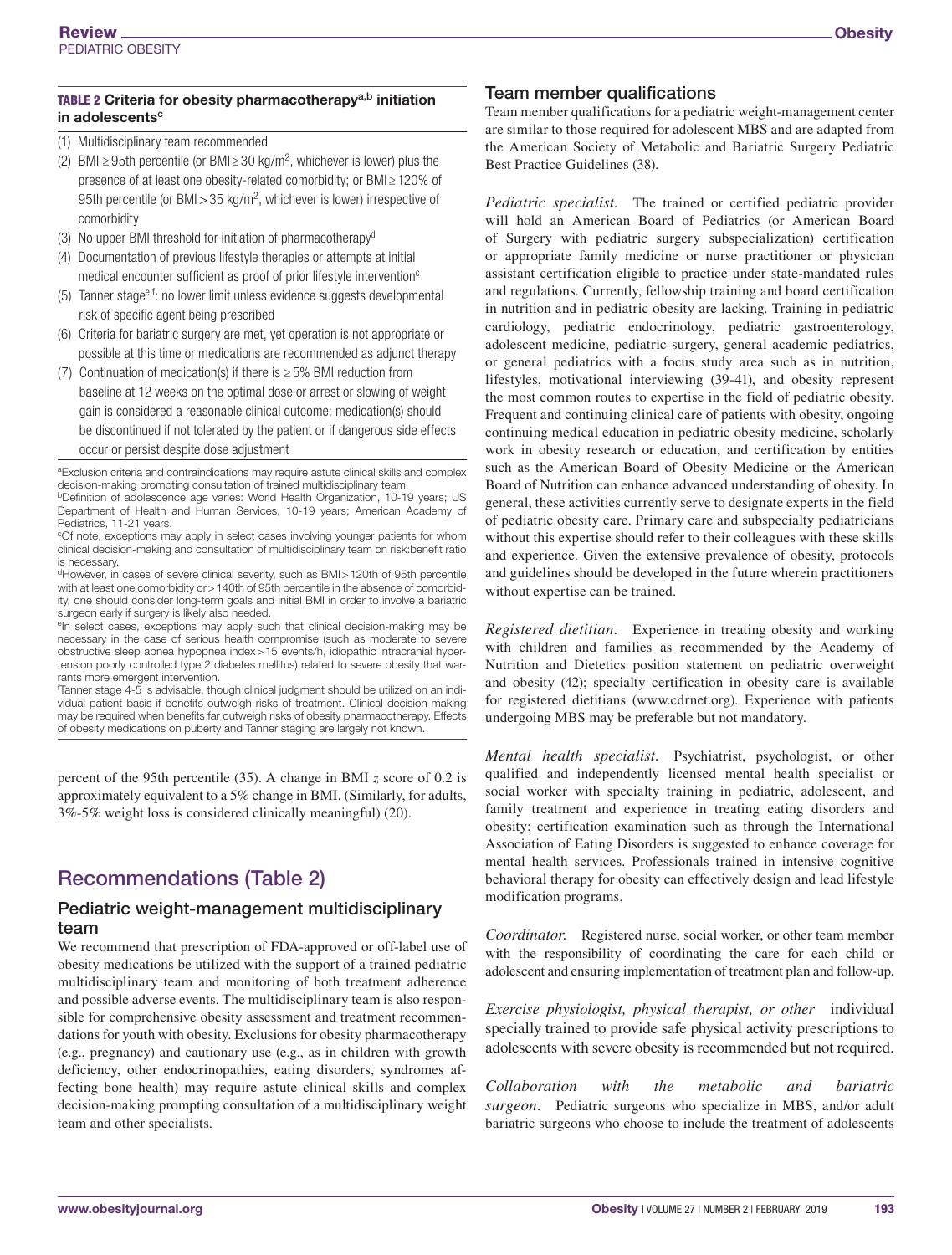at their center by establishing a comprehensive adolescent obesity program in accordance with current accreditation guidelines put forth by the American College of Surgeons-Metabolic and Bariatric Surgery Accreditation and Quality Improvement Program, are recommended if such expertise is accessible but not required for pharmaceutical obesity therapy.

### Patient selection

*BMI criteria.* Pharmacotherapy is often considered to be a lowerrisk and less invasive form of therapy than surgical intervention, in which a child may be exposed to risks of anesthesia (43) and potentially other complications (44,45). Established criteria for adult obesity pharmacotherapy utilize a lower BMI threshold (BMI>27 with the presence of at least one obesity-related comorbidity [such as diabetes, sleep apnea, hypertension, or hyperlipidemia] or BMI>30 with or without comorbidity) than MBS. For MBS, the adult criteria (BMI 35-39.9 in the presence of serious comorbidities or BMI $\geq 40$ with or without comorbidity) are already recommended for adolescent indications ( $>120\%$  of the 95th percentile or BMI ≥ 35 with comorbidity, or > 140% of the 95th percentile or BMI ≥ 40 with or without comorbidity) (46).

We propose similarly that, for pharmacotherapy, the adult criteria should be modified for pediatric indications, i.e., when BMI is in the obese range (≥95th percentile for age and sex or BMI>30 [whichever is lower]; Class I obesity) in the presence of at least one obesity-related comorbidity or when it is in the severe obesity range  $(\geq 120\%$  of 95th percentile for age and sex or BMI>35 [whichever is lower]; Class II and Class III obesity) irrespective of the presence of comorbidities. Of note, although adult clinical trials (20) studying obesity pharmacotherapy have recruited patients in the BMI range of 27 to 45, the efficacy of these drugs may decrease with the clinical severity of BMI given the complex progression of the disease state (47). Because no upper BMI threshold is mentioned for the practical application of obesity pharmacotherapy, one should consider the initial BMI and long-term goals to assess the need for early involvement of a bariatric surgeon if MBS is likely needed, especially in adolescents with  $BMI \ge 120\%$  of the 95th percentile with the presence of an obesity-related comorbidity or ≥140% of the 95th percentile with less severe comorbid conditions (45,48-50).

*Age considerations.* With regard to age, there are currently no data defining a lower limit for the application of pharmacotherapy or MBS in the pediatric population. The European Medicines Agency suggests that medication could be considered for children with severe obesity as young as 6 years of age (51), and the 2018 adolescent MBS guidelines adopted the lower limit of 10 years (46), consistent with the World Health Organization (26) and the US Department of Health and Human Services definition of adolescence (ages 10-19) (27). Furthermore, FDA-approved obesity pharmacotherapy is applicable to adults age 18 and older, which, interestingly, includes older "adolescents" as per the World Health Organization definition. Specifically, two obesity medications (orlistat and phentermine) are already FDA approved in younger adolescents. Notably, there are discrepancies in the definition of adolescence, and the American Academy of Pediatrics strongly discourages the establishment of arbitrary age limits in pediatric care by health care providers due to the multifaceted approach encompassing a child's overall physiological, physical, developmental, psychosocial,

and mental health (52). Care delivery must take into account the needs of the child and direct the provider to meet those needs. Of note, particularly in cases involving younger patients, clinical decisionmaking and consultation of a multidisciplinary team on risk:benefit ratio is paramount.

*Intensive lifestyle therapy considerations.* Intensive lifestyle therapy (without pharmacotherapy) can result in clinically meaningful weight loss in the short term in younger children  $(<10-12$  years), but older youth tend to respond less favorably to lifestyle intervention and have higher onset of disease progression with the development of comorbidities (15,16,19,53). Combining intensive lifestyle intervention with pharmacotherapy may have enhanced synergistic or additive weight-loss effects in patients with obesity as demonstrated in obesity pharmacotherapy trials (20,54,55). We recommend that documentation of previous (structured) attempts at lifestyle therapy upon initial encounter is sufficient as proof of nonresponse to lifestyle alone prior to consideration of obesity pharmacotherapy. It is understood that healthy behaviors and lifestyle modification be continued in conjunction with pharmacotherapy or MBS.

*Growth and development considerations.* Obesity affects adolescent growth and development (56,57). In girls, higher BMI is associated with earlier menarche age (58). If the medication being prescribed is known to interfere with normal pubertal progressions, Tanner stage (sexual maturity rating) is a particularly relevant factor to consider (59), although no lower limit of adolescent age is suggested unless evidence points to developmental risks of specific agents being prescribed. Certainly there is a paucity of data with regard to obesity medications on pubertal development as well as long-term effects on developing adolescent brain; further research and long-term studies are needed.

*Clinical decision-making.* Clinical decision-making is required when benefits far outweigh risks of obesity pharmacotherapy, such as in an adolescent with several obesity-related medical comorbidities and severe obesity. Clinical presentation of the patient is vital in pharmacotherapeutic selection, with dose titration for maximum benefit with minimal adverse effects. The patient is assessed for potential safety concerns and is followed closely during the medical management visits. Obesity pharmacotherapy should not be initiated in the setting of severe psychiatric disturbance, eating disorders such as bulimia, untreated endocrinopathies, or with concomitant use of medications that have adverse interactions. Furthermore, discontinuation or substitution of medications associated with weight gain with weightneutral alternatives before initiation of obesity pharmacotherapy is a critical consideration. Because obesity is a chronic disease, long-term treatment and follow-up care will be necessary (potentially lifelong). One can expect a rebound in weight and disease pathology if treatment is discontinued. Patients and family members should be counseled on the long-term use of obesity pharmacotherapy and disease chronicity along with lifelong lifestyle modification.

*Decision to continue or discontinue obesity pharmacotherapy.* We also recommend that the medication be continued if there is  $\geq$  5% BMI reduction from baseline at 12 weeks on the optimal dose or if arrest or slowing of weight gain is considered to be a reasonable clinical outcome, especially as linear growth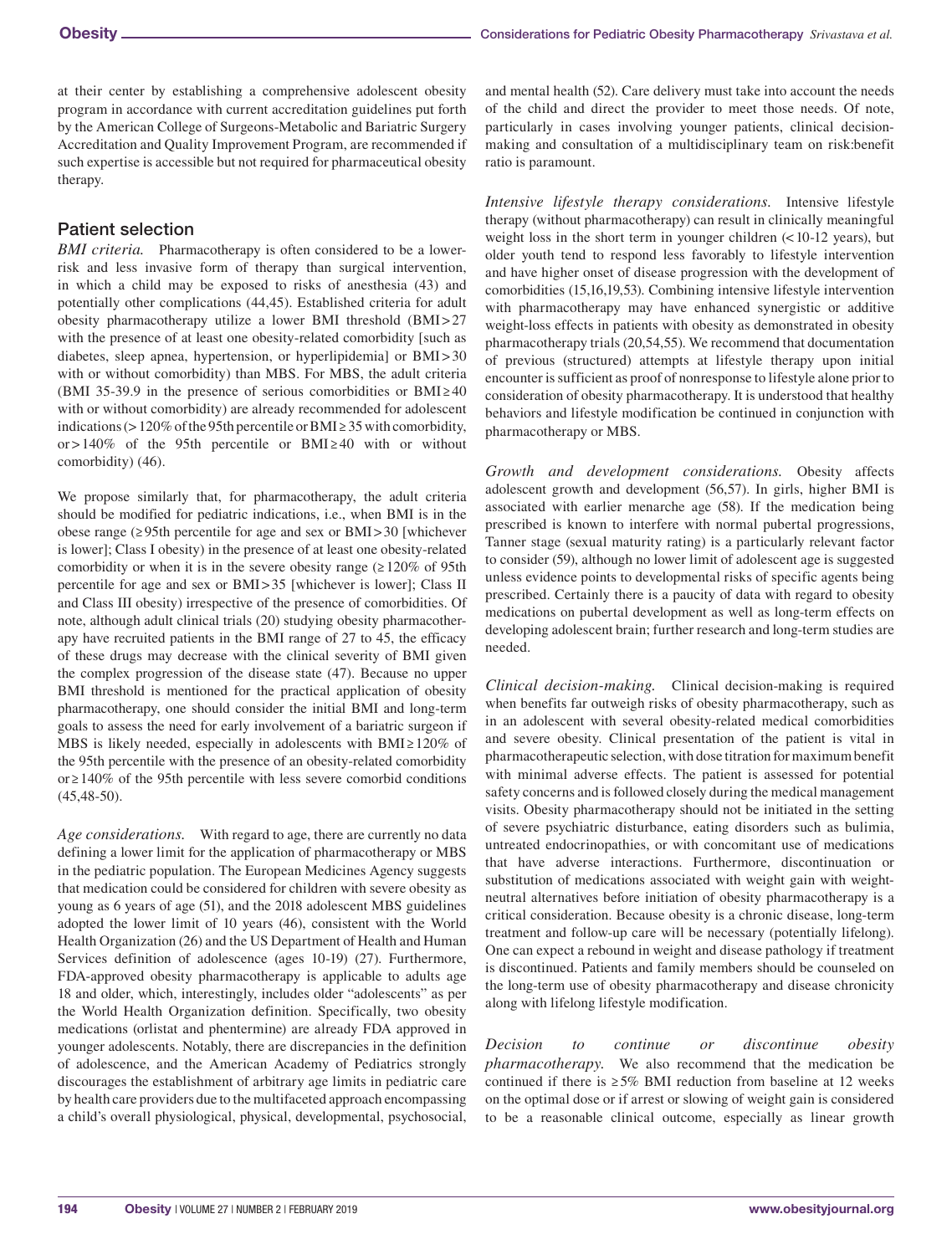occurs in adolescence. The medication should be discontinued if not tolerated by the patient or dangerous side effects occur or persist despite dose adjustment. This algorithm is consistent with adult and pediatric guidelines that recommend discontinuation of an obesity medication, at maximum appropriate dose, if less than 5% weight loss/ BMI reduction from baseline is achieved within 12 weeks (60-62). When a medication or a combination is started, it can be continued longer term based on therapeutic benefit, improvement of psychosocial comorbidities, tolerability, absence of or acceptable side effects, cardiovascular stability, and minimal effects on growth development and neurocognitive function with monitoring.

*Assessment and safety.* The initial medical encounter includes a thorough clinical history and physical examination with documentation of Tanner stage, hemodynamics, and anthropometric measurements. Eating behaviors and dietary intake, family patterns, cultural cues, sleep hygiene and disorders screening, school history, and psychological or neuropsychiatric metrics are assessed. In addition to usual laboratory evaluation recommended in the context of obesity (24), other laboratory assessments may be needed to monitor for side effects related to a given pharmacotherapy. Close follow-ups are recommended after the initial encounter. Pubertal stage, height, and weight should be serially measured at all follow-up visits to monitor for disruptions in pubertal development and linear growth. Because most obesity medications act through central nervous system pathways that may disrupt or affect neuropsychiatric axis, cognition and mood should be evaluated in the form of a clinical interview about school grades, concentration, memory, and worsening depression and/or anxiety at serial follow-up visits. Standardized clinical tools to track these potential side effects also need to be developed in the future. Given greater suicidality and depression risk among youth with obesity compared with youth of normal weight, specific medications that may precipitate suicide or depression occurrence (e.g., such as bupropion or topiramate) also warrant uniform screening for these conditions upon the initial assessment and during subsequent follow-up visits (63).

*Understanding off-label drug use in pediatrics.* Off-label drug use involves the prescription of medications for indications, or using a dosage or dosage form, that have not been approved by the FDA. Off-label drug use is especially common in pediatrics, a population for which conducting clinical trials might be challenging (64-69). More recently, in 2014, the American Academy of Pediatrics released a statement regarding off-label use of pharmaceuticals in children (64): "Therapeutic decision-making must always rely on the best available evidence and the importance of the benefit for the individual patient." Because obesity medications are FDA approved for ages  $\geq$  18 (with the exception of orlistat [age  $\ge$  12] and phentermine [age  $>$  16]), prescription of obesity medications in youth meeting patient selection criteria falls under the domain of off-label drug use. Because of limited efficacy and safety data in children coupled with potential unknown side effects, we caution off-label drug use in children. Though it is difficult to provide a generalized statement supporting or not supporting off-label drug use in pediatric obesity, we provide recommendations, based on our own combined clinical experience, regarding off-label use for specific medications as described in the pharmacotherapy section of this paper. Oftentimes, off-label drug use in pediatric obesity depends on the clinical presentation, age, medical comorbidities, family history, social history, etc., among other factors influencing benefit:risk ratio and clinical decision-making.

*Medical malpractice: informed consent and negligence.* Previous legal claims involving physicians due to adverse reactions related to off-label drug use have primarily involved the use of a research drug (not yet FDA approved), failure to provide in formed consent for an off-label drug use, and medical negligence leading to direct harm to the individual patient. To date, court systems have not mandated a formal informed consent process for off-label drug use due to concerns about impingement of direct patient care and impediments to communications along with unnecessary concerns or alarms elicited to the individual patient and/or family members involved (65). We therefore recommend standard informed consent (and assent) documentation within the electronic medical record describing (1) that the conversation about off-label drug use occurred, (2) that the patient/family member(s) understand risks and benefits, (3) the potential major and minor drug side effects reviewed, (4) confirmation of the absence of contraindications to the drug, (5) that appropriate follow-up care was advised, 6) that the patient/family member(s) understand how to reach the medical provider should questions or concerns arise, and (7) that urgent medical attention was advised for emergencies including suicidal ideation and worsening depression. The clinical care team must also recognize the youth's cognitive, emotional, and social development and take this into consideration when obtaining assent in the shared decision-making process. Online Supporting Information Table S1 outlines the various medical-legal concerns with respect to individual State Medical Board rules and regulations surrounding weight management. Most states follow standard of care, with specific statutes and bylaws in some states. Obesity practitioners must understand and follow their respective state's rules and regulations.

# Available Pharmacotherapy (FDA-Approved and Off-Label Drug Use for Obesity in Pediatrics)

Evidence for obesity medications in children is limited in scope due to the relatively small number of clinical trials conducted and small number of participants included in many of the trials; recent meta-analyses and systematic reviews have reported overall minimal or no benefit of obesity pharmacotherapy in children (62,70). However, an obesity specialist is well trained in the clinical application of obesity pharmacotherapy for successful therapeutic benefit (20). Furthermore, patient criteria, obesity phenotype, contraindications, and side effect profile must be considered when selecting specific agents for a pediatric patient. Table 3 provides a summary of the efficacy, safety, and clinical insights into the application of FDA-approved adult obesity medications and off-label drug use of specific, highly utilized medications in the pediatric obesity population.

### FDA-Approved Obesity Medications in Pediatrics

*Orlistat.* This medication is FDA approved for treatment of obesity for ≥ 12 years of age. The mechanism of action is pancreatic and gastric lipase inhibitor.

• **Efficacy.** In a recent pediatric meta-analysis (31) involving 779 adolescents ages 12 to 18 with a baseline average BMI of 37.4 kg/m2, there were small BMI differences between orlistat and placebo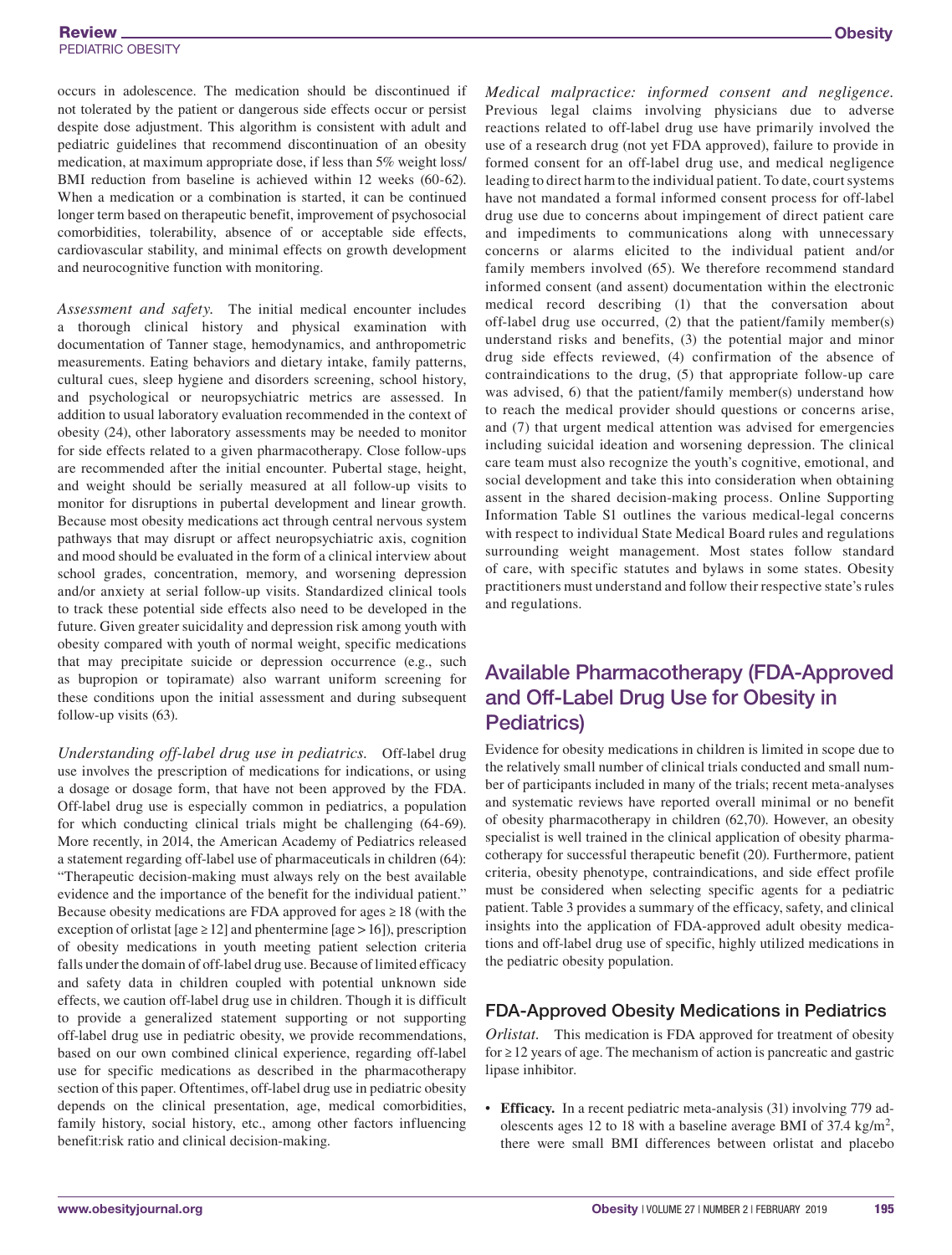|                                             |                                                    |                                                                                                                                                                                              | TABLE 3 Summary of Food and Drug Administration-approved and commonly* prescribed medications for weight loss in pediatric population                                             |                                                                                                                                                                                                                                           |                                                                                                                                                                                                                                             |                                                                                |                                      |
|---------------------------------------------|----------------------------------------------------|----------------------------------------------------------------------------------------------------------------------------------------------------------------------------------------------|-----------------------------------------------------------------------------------------------------------------------------------------------------------------------------------|-------------------------------------------------------------------------------------------------------------------------------------------------------------------------------------------------------------------------------------------|---------------------------------------------------------------------------------------------------------------------------------------------------------------------------------------------------------------------------------------------|--------------------------------------------------------------------------------|--------------------------------------|
| Drug name                                   | Mechanism of<br>action                             | Original FDA<br>indication                                                                                                                                                                   | Off-label drug use                                                                                                                                                                | Side effects                                                                                                                                                                                                                              | <b>Contraindications/</b><br>warnings                                                                                                                                                                                                       | outcomes data<br>weight-loss<br>Adolescent                                     | Reference                            |
| FDA approved<br><b>Orlistat</b>             | gastric lipase<br>Pancreatic and<br>inhibitor      | age<br>Obesity $\geq$ 12 years of                                                                                                                                                            | Not indicated                                                                                                                                                                     | stools, diarrhea, vitamin/<br>Effects on Tanner stage:<br>Flatulence, oily spotty<br>none reported (78)<br>mineral deficiency                                                                                                             | syndrome, cholestasis<br>Chronic malabsorption                                                                                                                                                                                              | weight loss of 2.61<br>Placebo-subtracted<br>kg at 1 year                      | 54,71                                |
| Phentermine                                 | Sympathomimetic<br>amine                           | approved for long-term<br>treatment of obesity in<br>g<br>age for "short term"<br>Obesity $> 16$ years of<br>labeling; combinati<br>based on 1959<br>topiramate ER<br>phentermine/<br>adults | <16 years of age or long term;<br>apnea, hunger, decreased<br>beneficial in obesity with<br>low-energy states, sleep<br>satiety                                                   | Effects on Tanner stage: not<br>constipation, worsening<br>Increases in heart rate,<br>blood pressure, dry<br>anxiety, irritability<br>mouth, insomnia,<br>known                                                                          | hyperthyroidism, active<br>Cardiovascular disease<br>drug use, glaucoma,<br>agitated states                                                                                                                                                 | BMI reduction of 4.1%<br>at 6 months                                           | 55                                   |
| Not FDA indicated for obesity<br>Metformin* | Activation of protein<br>kinase pathway            | ≥10 years of age for type<br>2 diabetes mellitus                                                                                                                                             | gain, stress eating/emotional<br>medication-induced weight<br>Polycystic ovarian syndrome,<br>syndrome, antipsychotic-<br>prediabetes, metabolic<br>insulin resistance,<br>eating | Effects on Tanner stage: not<br>Bloating, diarrhea,<br>flatulence<br>known                                                                                                                                                                | contrast; lactic acidosis<br>Hold 48 hours prior to                                                                                                                                                                                         | of 0.10 and BMI 0.86<br>BMI z score reduction                                  | $\overline{\widetilde{\mathcal{C}}}$ |
| Topiramate*                                 | neurotransmit-<br>Modulation of<br>various<br>ters | approved for long-term<br>treatment of obesity in<br>migraines $>12$ years<br>>2 years of age and<br>Treatment of epilepsy<br>of age; combination<br>topiramate ER<br>phentermine/<br>adults | disorders and weight regain<br>pediatric patients; useful<br>adjunct in binge eating<br>Weight loss in adult and<br>post bariatric surgery                                        | kidney stones, metabolic<br>decrease in efficacy of<br>pregnancy because of<br>Effects on Tanner stage:<br>acidosis; teratogenic:<br>adolescents must be<br>Cognitive dysfunction,<br>oral contraceptives<br>counseled against<br>unclear | Inborn errors of metabolism<br>angle-closure glaucoma;<br>with hyperammonia and<br>encephalopathy, acute<br>myopia and secondary<br>dysfunction, metabolic<br>rapid withdrawal can<br>precipitate seizures;<br>neuropsychiatric<br>acidosis | on topiramate 75 mg<br>BMI reduction of 4.9%<br>daily for at least<br>3 months | 86                                   |
| Exenatide*                                  | GLP-1 agonist                                      | Type 2 diabetes mellitus<br>in adults                                                                                                                                                        | (polygenic with presence of<br><18 years of age for obesity<br>diabetes, hypothalamic,<br>syndromic)                                                                              | Effects on Tanner stage: not<br>abdominal pain, elevation<br>Bloating, nausea/vomiting,<br>of pancreatic amylase<br>and lipase<br>known                                                                                                   | impairment, severe Gl<br>Postmarketing reports:<br>pancreatitis, renal<br>disease                                                                                                                                                           | BMI reduction of 3.42%<br>at 3 months                                          | 93-95                                |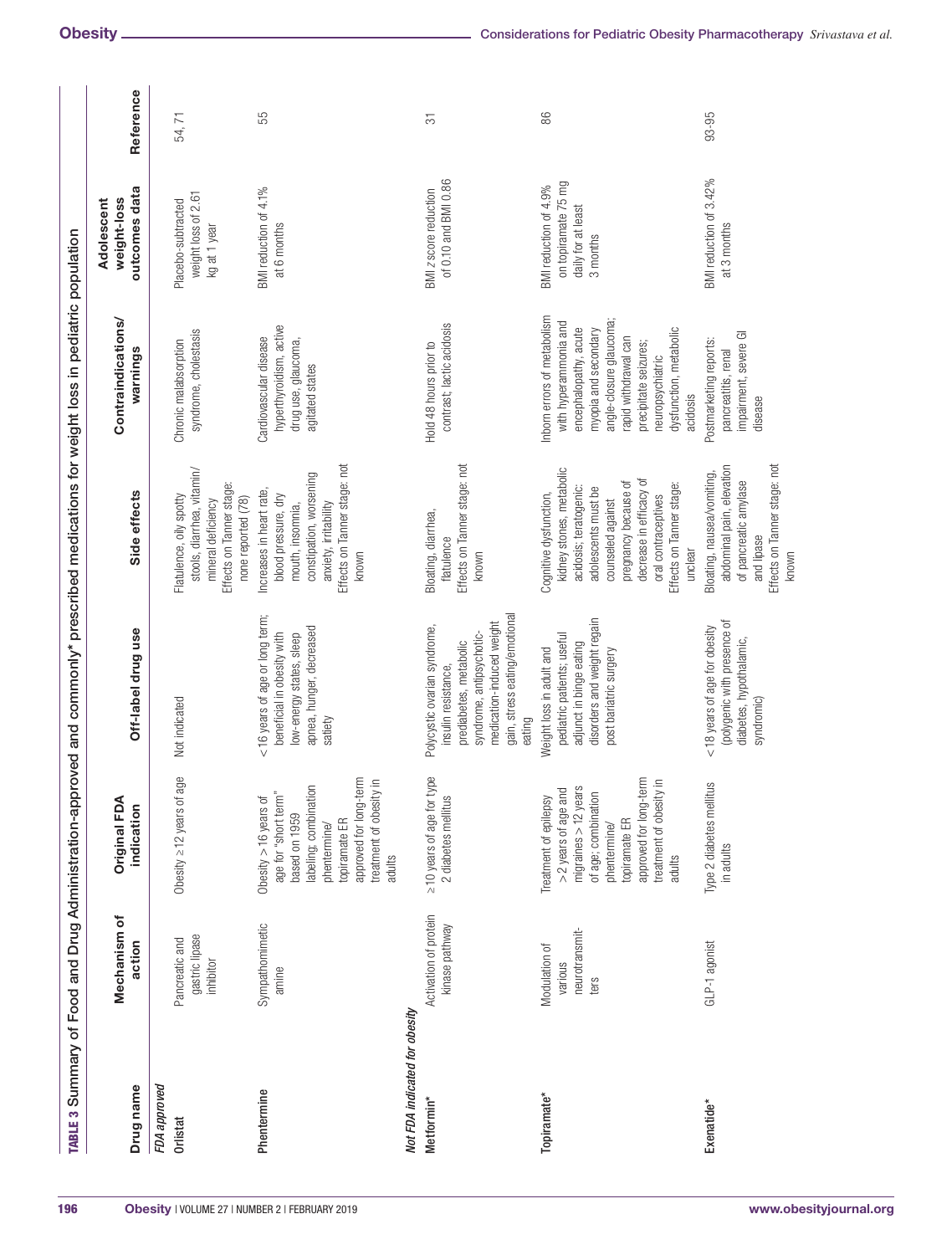| Drug name                       | Mechanism of<br>action                                                                                                                                                           | Original FDA<br>indication                                                                                                                         | Off-label drug use                                                                   | Side effects                                                                                                                                                                                                                                                                                                                                                                    | <b>Contraindications/</b><br>warnings                                                                                                                                                                                                                                             | outcomes data<br>weight-loss<br>Adolescent                                                                                                                                                                                      | Reference        |
|---------------------------------|----------------------------------------------------------------------------------------------------------------------------------------------------------------------------------|----------------------------------------------------------------------------------------------------------------------------------------------------|--------------------------------------------------------------------------------------|---------------------------------------------------------------------------------------------------------------------------------------------------------------------------------------------------------------------------------------------------------------------------------------------------------------------------------------------------------------------------------|-----------------------------------------------------------------------------------------------------------------------------------------------------------------------------------------------------------------------------------------------------------------------------------|---------------------------------------------------------------------------------------------------------------------------------------------------------------------------------------------------------------------------------|------------------|
| Liraglutide*                    | GLP-1 agonist                                                                                                                                                                    | approved for obesity in<br>(Victoza) approved for<br>type 2 diabetes in<br>(Saxenda) dosing<br>adults; liraglutide<br>Liraglutide 3.0 mg<br>adults | <18 years of age                                                                     | Effects on Tanner stage: not<br>Gl: abdominal pain, nausea,<br>potential hypoglycemia<br>vomiting, diarrhea,<br>known                                                                                                                                                                                                                                                           | impairment, severe GI<br>Postmarketing reports:<br>pancreatitis, renal<br>disease                                                                                                                                                                                                 | Trials ongoing                                                                                                                                                                                                                  | $\overline{101}$ |
| Lisdexamfetamine <sup>§</sup>   | system stimulant<br>Central nervous                                                                                                                                              | ADHD; short-term use<br>Age ≥6 years of age for<br>disorder in adults<br>of binge eating                                                           | Beneficial for younger children<br>with ADHD and obesity or<br>binge eating disorder | insomnia, nausea, upper<br>diarrhea, dizziness, dry<br>Effects on Tanner stage:<br>shown neuroplasticity<br>effect on peripubertal<br>structures (106, 107)<br>abdominal pain, and<br>animal studies have<br>decreased appetite,<br>maturation of brain<br>decreased weight,<br>period which may<br>negatively impact<br>mouth, irritability,<br>Anorexia, anxiety,<br>vomiting | death; blood pressure and<br>reactions such as sudden<br>reactions; suppression of<br>vasculopathy such as<br>syndrome with use of<br>Raynaud's, serotonin<br>heart rate increases;<br>Serious cardiovascular<br>serotonergic agents<br>psychiatric adverse<br>growth; peripheral | In 6- to 12-year-old age<br>loss was 2.5 lb with<br>group, mean weight<br>group, mean weight<br>70-mg dose over 4<br>loss from baseline<br>70-mg dose over<br>weeks; in 13- to<br>17-year-old age<br>was 4.8 lb with<br>4 weeks | 105              |
| No pediatric data<br>Lorcaserin | 5-hydroxytriptamine<br>receptor 2C<br>agonist                                                                                                                                    | Long-term treatment of<br>obesity in adults                                                                                                        | <18 years of age with obesity                                                        | Effects on Tanner stage: not<br>constipation; headache,<br>patients with diabetes<br>back pain, cough in<br>fatigue, dry mouth,<br>Headache, dizziness,<br>known                                                                                                                                                                                                                | neuroleptic malignant-like<br>coadministered with other<br>antidopaminergic agents;<br>discontinue with signs of<br>valvular heart disease<br>Serotonin syndrome or<br>syndrome when<br>serotonergic or                                                                           | data not available for<br>Safety and outcomes<br>$<$ 18 years                                                                                                                                                                   | 20               |
| Naltrexone/bupropion SR         | selective inhibition<br>mediated POMC<br>(naltrexone) and<br>opioid-receptor-<br>dopamine and<br>of reuptake of<br>noradrenaline<br>autoinhibition<br>(bupropion)<br>Blockage of | Long-term treatment of<br>obesity in adults                                                                                                        | WARNING for increased<br>Children and adolescents:<br>suicidal ideation              | Effects on Tanner stage: not<br>insomnia, dry mouth,<br>headache, dizziness,<br>Nausea, constipation,<br>diarrhea<br>known                                                                                                                                                                                                                                                      | nervosa, or bulimia, active<br>alcohol or chronic opioid<br>Uncontrolled hypertension,<br>glaucoma, increase in<br>suicidal thought and<br>use, angle-closure<br>seizures, anorexia<br>ideation                                                                                   | data not available for<br>Safety and outcomes<br>$<$ 18 years                                                                                                                                                                   | 20               |

## Review Obesity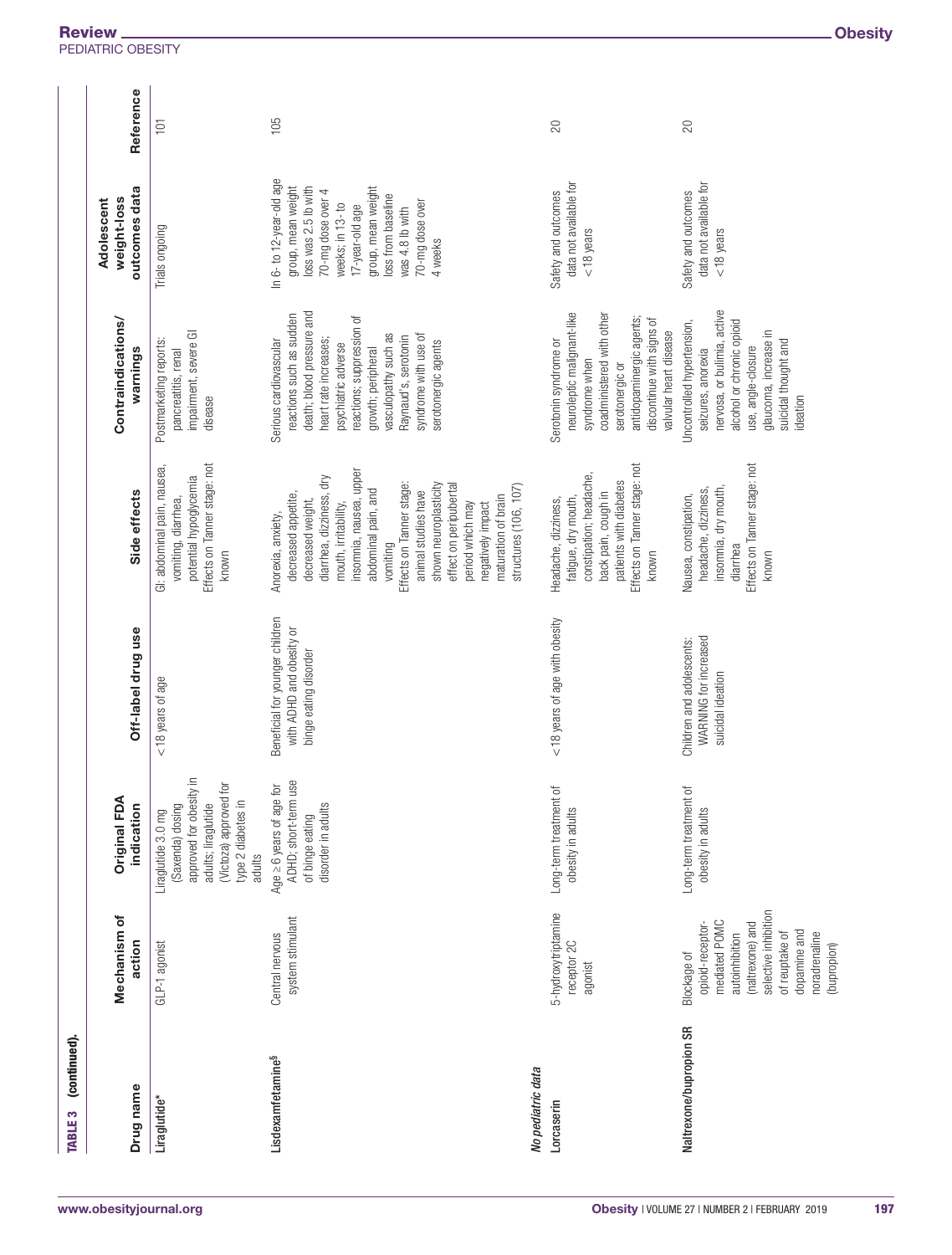| Drug name                                                                                                                                                        | Mechanism of<br>action             | Original FDA<br>indication                                                                                          | Off-label druguse                                                                                                     | Side effects                                                                                                        | Contraindications/<br>warnings                                                                                                     | outcomes data<br>weight-loss<br>Adolescent                                                                                                                      | Reference |
|------------------------------------------------------------------------------------------------------------------------------------------------------------------|------------------------------------|---------------------------------------------------------------------------------------------------------------------|-----------------------------------------------------------------------------------------------------------------------|---------------------------------------------------------------------------------------------------------------------|------------------------------------------------------------------------------------------------------------------------------------|-----------------------------------------------------------------------------------------------------------------------------------------------------------------|-----------|
| Pending new FDA approval<br>Setmelanotide                                                                                                                        | receptor agonist<br>Melanocortin-4 | for monogenic obesity<br>-DA approval pending<br>in adults and children<br>monogenic obesity;<br>Phase 3 trials for | None; drug will be approved for<br>pediatric patients as well                                                         | Effects on Tanner stage: not<br>Dry mouth, mild induration<br>darkening of skin nevi<br>at injection site,<br>known | potential to increase heart<br>rate and blood pressure<br>arrhythmias because of<br>Caution use in structural<br>heart disease and | loss of 20.5 kg after<br>patient and 51.0 kg<br>Sustainable reduction<br>substantial weight<br>12 weeks in one<br>in another after<br>in hunger and<br>42 weeks | 118       |
| GLP, glucagon-like 1 receptor; POMC, proopiomelanocortin; Gl, gastrointestinal<br>Not FDA indicated for treatment of obesity but prescribed for eating disorder. |                                    |                                                                                                                     | Not FDA indicated for treatment of obesity but commonly prescribed by trained providers for adolescents with obesity. |                                                                                                                     |                                                                                                                                    |                                                                                                                                                                 |           |

groups: −0.94 (95% CI: −1.58 to −0.30) to −0.50 (95% CI: −7.62 to 6.62), with absolute weight changes ranging from +1 to −12 lb with orlistat. The largest randomized-controlled trial evaluating orlistat combined with a hypocaloric (30% fat calories) diet, exercise, and behavioral therapy in adolescents (*N*=352; also included in the above meta-analyses) showed a −2.61-kg placebo-subtracted weight loss at 1 year after treatment  $(P<0.001)$  (54).

- Safety. Gastrointestinal adverse effects were quite common with orlistat use: abdominal pain or cramps (16%-65% of participants vs. 11%-26% placebo), flatus with discharge (20%-43% vs. 3%-11% placebo), and fecal incontinence (9% vs. 0%-1% placebo); changes in glucose, insulin, and lipid profile were not statistically significant in adolescents with obesity (54,71). Rare but serious associations of hepatic and renal illness with orlistat use have been described in the product brochure (72).
- **Additional insight.** Orlistat is also available over-the-counter in a lower-dosage formulation. A multivitamin is recommended with orlistat use due to increased risks of fat-soluble vitamin and mineral deficiencies. Due to little cardiometabolic benefit, expense, and adverse tolerability in adolescents attending school where bathroom privileges may be limited, orlistat is not considered a first-line drug for the treatment of pediatric obesity as monotherapy.
- **Effects on pubertal development or puberty.** Based on data from several human studies, treatment with orlistat for 1 year does not appear to affect pubertal development or the expected increase in lean body mass during puberty (73). Longer-term studies are needed to understand the effects of orlistat on pubertal development.

*Phentermine.* This medication is FDA approved for age >16 years for short-term treatment (often interpreted as 12 weeks but unspecified on the label) based on 1959 labeling, which has not been updated. Off-label drug use is recommended for obesity when used in age <16 years or long term as monotherapy.

Combination therapy with phentermine/topiramate ER is FDA approved for chronic weight management in adults. The mechanism of action is that of a sympathomimetic amine, release of catecholamines from the hypothalamus, including insignificant dopamine release.

- **Efficacy.** A small retrospective chart review compared adolescents (mean age  $16.1 \pm 1.3$  years) treated with phentermine 15 mg once daily plus lifestyle modification therapy (*n*=25) to lifestyle modification therapy alone ( $n=274$ ) (55). The study found a  $-4.1\%$  BMI reduction at 6 months (95% CI: −7.1 to −1.0%; *P*=0.009) with phentermine plus lifestyle modification therapy compared with lifestyle therapy alone, which resulted in no changes in baseline systolic or diastolic blood pressure readings (55). This is comparable to an adult study that found −5.1% weight loss at 28 weeks with phentermine 15 mg once-daily monotherapy (74).
- Safety. In the same retrospective study, though no changes were elicited in baseline blood pressure measurements in the treatment arm, heart rate was higher at all time points in the phentermine group compared with lifestyle modification therapy alone for adolescents (55). Phentermine is a sympathomimetic which can cause increases in heart rate, blood pressure, nervousness, and/or insomnia. Adverse effects can also include dizziness, dry mouth, difficulty sleeping, irritability, nausea/vomiting, diarrhea, and constipation. Phentermine is contraindicated in patients with cardiovascular disease, hyperthyroidism, glaucoma, or history of drug abuse or women who are

TABLE 3 (continued) TABLE 3 (continued).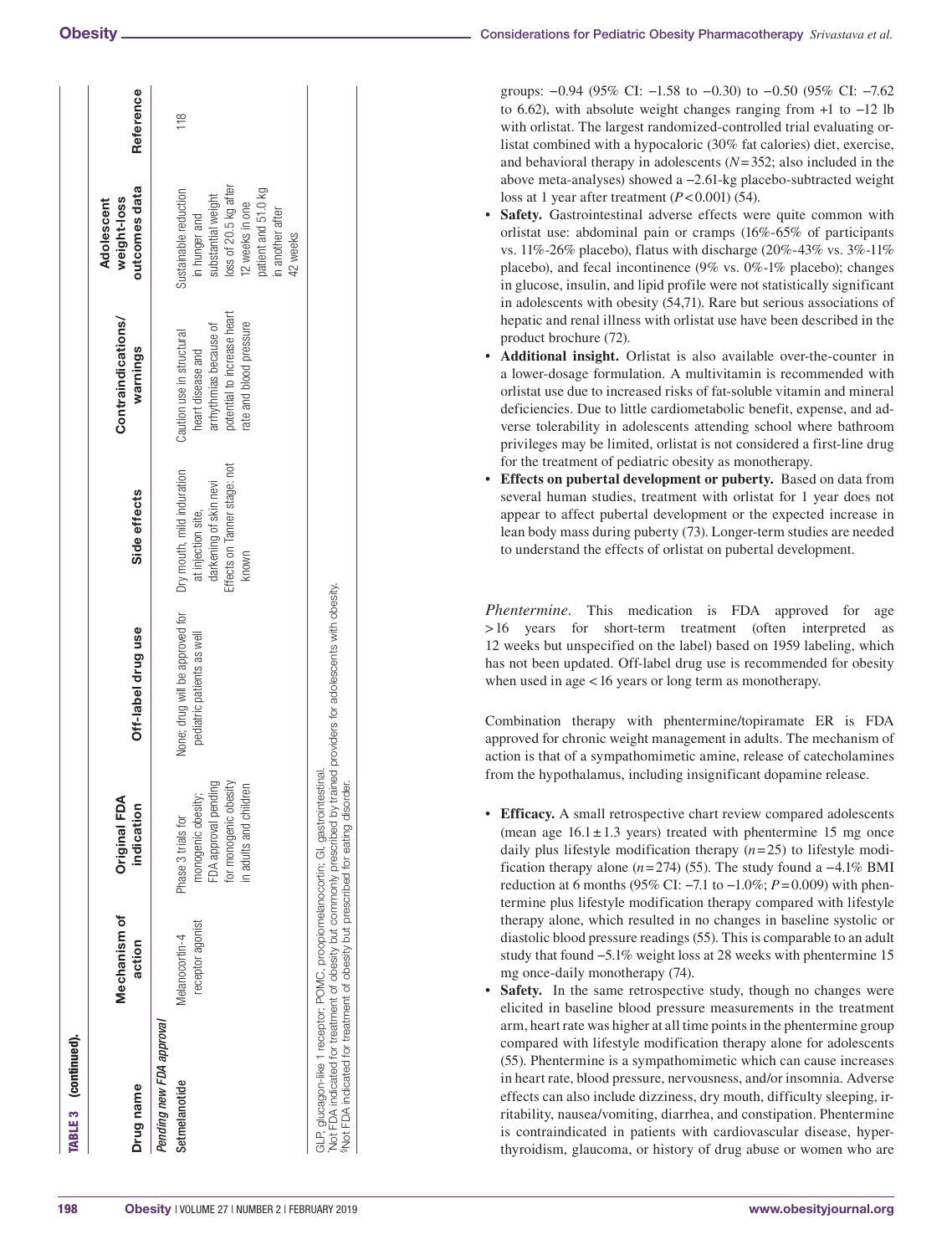pregnant. Phentermine should not be used while taking, and for 14 days after stopping, a monoamine oxidase inhibitor because of the risk of hypertensive crisis (20).

- **Additional insight.** Phentermine is a Class IV controlled substance, and state bylaws and statues should be followed. Baseline electrolytes, kidney function, blood pressure measurements, and heart rate need to be assessed in adolescents along with screening for congenital heart disease or other cardiac pathology, such as family history of sudden death, Wolff-Parkinson-White syndrome, and newly auscultated murmurs; obtain cardiology clearance if concerns arise prior to phentermine prescribing because there have been case reports of myocardial infarction when taking phentermine (75,76).
- **Off-label drug use.** Off-label drug-use documentation, along with consent for treatment from the patient's parent or guardian, is recommended.
- **Effects on pubertal development or puberty.** The effects of phentermine on pubertal development in humans are not known.

### Non-FDA-Approved Medications for Obesity but With Pediatric Evidence

*Metformin.* This medication is FDA approved for  $\geq 10$  years of age for type 2 diabetes, with off-label drug use for other indications. The mechanism of action is mainly activation of activated protein kinase.

- **Efficacy.** In a meta-analysis (*N*=616) comparing the use of metformin versus placebo for weight loss as part of pediatric obesity or endocrine clinics (baseline BMI of 36.0, with metformin dose ranging from 1-2 g per day), metformin treatment reduced BMI *z* score (−0.10 [95% CI: −0.17 to −0.03]) and BMI (−0.86 [95% CI: −1.44 to −0.29]) (31).
- Safety. The medication in the same meta-analysis was well tolerated with minimal discontinuation rates  $\left( \langle 5\% \rangle \right)$ , with no reported cases of lactic acidosis and hypoglycemia in children (31). Commonly reported side effects are usually gastrointestinal, including bloating, diarrhea, and flatus. Metformin-associated lactic acidosis is quite rare, with incidence estimated to be 3-10 per 100,000 person-years (77), and although quite rare, there are a few cases reports of rhabdomyolysis in the literature (78).
- **Additional insight.** Metformin is usually a first-line medication in a patient with insulin resistance, prediabetes, or metabolic syndrome given the minimal safety concerns and tolerability. Though the meta-analyses showed only a small reduction in excess weight in youth, metformin has been effective for weight regain related to antipsychotic medications (79) in nondiabetic children (−4.1% weight reduction [95% CI: 2.2-6.0]) (80) and in adults, for weight gain related to mood disorders, steroid exposure, stress eating, and emotional eating related to cognitive dysfunction, possibly related to aberrant insulin signaling, inflammation, and glucocorticoid activity, which may be emanated by iatrogenic causes (81). Metformin is extensively utilized for polycystic ovarian syndrome treatment with or without obesity diagnosis in children and adolescents, with improvement seen on lipid profile, hirsutism, and weight loss (82-84).
- **Off-label drug use.** Off-label drug-use documentation, along with consent for treatment from the patient's parent or guardian, is recommended.
- **Effects on pubertal development or puberty.** Effect of metformin on pubertal development is unknown.

*Topiramate.* This medication is FDA approved for the treatment of epilepsy in ≥2 years of age and migraine prophylaxis in ≥12 years old and causes weight loss in adult obesity trials. The combination obesity medication phentermine/topiramate ER is FDA approved for chronic weight management in adults. The mechanism of action is possibly through modulation of various neurotransmitters, including the inhibition of voltage-dependent sodium channels, glutamate receptors, and carbonic anhydrase and the potentiation of γ-aminobutyrate activity. Off-label drug use is recommended for obesity treatment and also binge eating disorder in adults.

- **Efficacy.** A small randomized, placebo-controlled pilot clinical trial evaluating topiramate in 30 adolescents ages 12 to 17 with severe obesity (BMI ≥ 120% of the 95th percentile or BMI ≥ 35) showed a 2% BMI reduction on 75 mg topiramate at 6 months, which did not reach statistical significance compared with placebo following a short-term (1-month) meal-replacement phase (−1.9%; 95% CI: −5.2% to +1.5%; *P*=0.291). Significant improvements in visceral fat and very-low-density lipoprotein cholesterol were observed in the topiramate compared with the placebo group (85). Another study, a retrospective chart review examining the effect of topiramate 75-mg once-daily dosing for at least 3 months plus lifestyle intervention on BMI reduction in adolescents with severe obesity (*N*=28; mean age  $15.2 \pm 2.5$  years; mean baseline BMI  $46.2 \pm 10.3$  kg/m<sup>2</sup>), found a clinically meaningful −4.9% BMI reduction (95% CI: −7.1 to −2.8; *P*<0.001) with no significant adverse effects (86).
- Safety. In both trials, there were no concerning changes in neurocognitive function with low-dose topiramate in adolescents (85,86). Of the 28 patients in one of the trials, only two experienced paresthesia (86). Adult clinical trials using combination therapy with phentermine/topiramate ER reported paresthesia, depression, and anxiety as common side effects, most likely related to the topiramate component of the combination (20). The drug is a teratogen with potential to cause cleft palate and/or lip during the first trimester of pregnancy. It might also decrease the efficacy of oral contraceptives, though this is less likely at dosages <200 mg/day (20). Adolescents must be strongly counseled against pregnancy, with effective contraception in place; a monthly urine pregnancy test in all adolescents is recommended.
- **Additional insight.** Topiramate has documented efficacy in eating disorders, including binge eating (87-90), and weight regain post bariatric surgery (91). Topiramate can cause reversible cognitive and psychiatric dysfunction as well as metabolic acidosis. Adolescents with fatigue, sleep disturbances, and worsening school performance need to be evaluated for possible cognitive side effects related to topiramate. Quick withdrawal may prompt seizures in children, and therefore gradual titration downwards for discontinuation is recommended.
- **Off-label drug use.** Off-label drug-use documentation, along with consent for treatment from the patient's parent or guardian, is recommended.
- **Effects on pubertal development or puberty.** Topiramate affects BMI, weight, insulin, leptin, and adipocytokine levels in prepubertal children (92). The effect on puberty is unknown.

*Glucagon-like 1 receptor agonists: exenatide and liraglutide.* Exenatide is FDA approved for type 2 diabetes mellitus in adults; off-label drug use is recommended in <18 years of age. The mechanism of action is glucagon-like 1 receptor (GLP-1) agonist.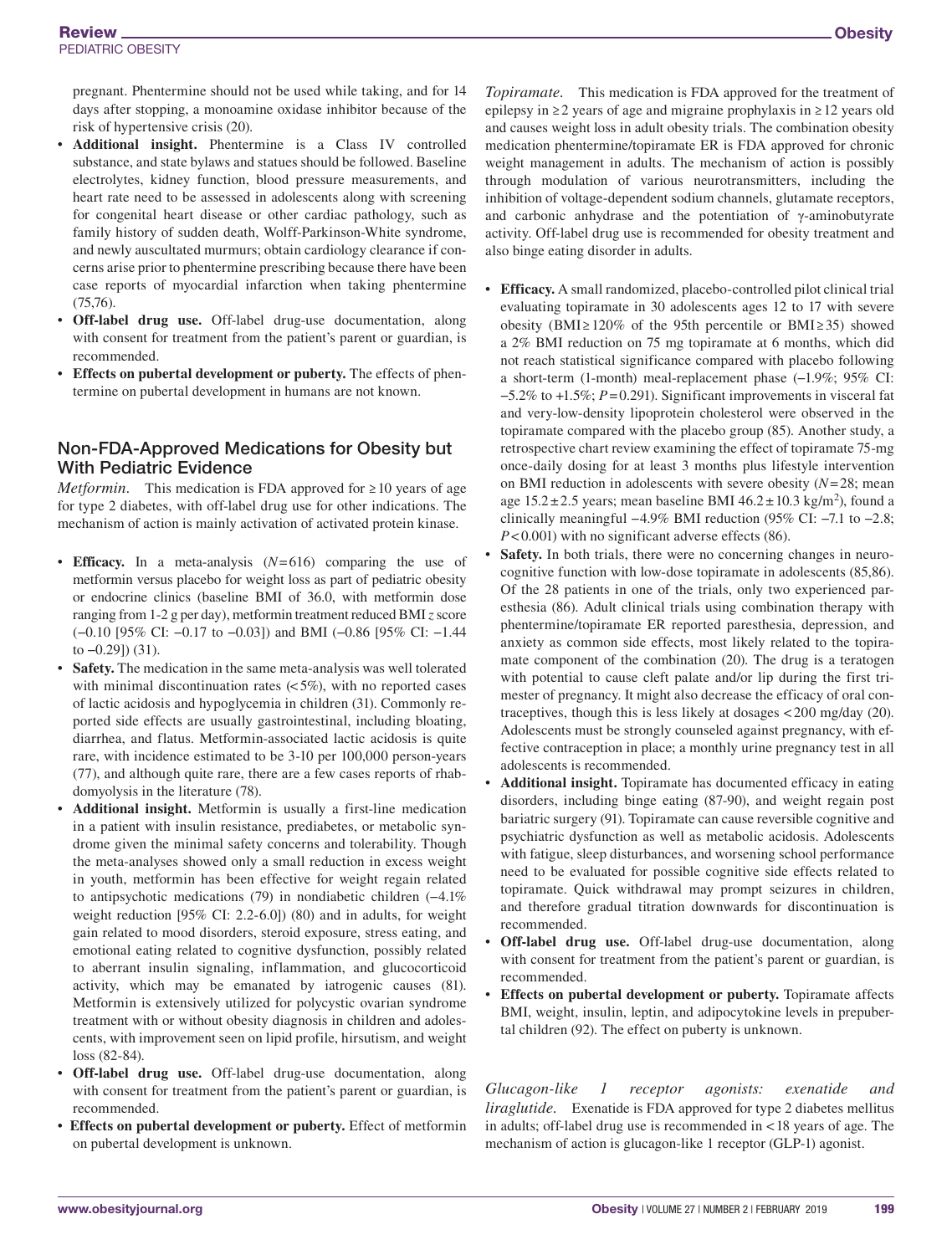Liraglutide 3.0 mg dosing is FDA approved for obesity in adults; off-label drug use is recommended <18 years of age for patients. The mechanism of action is GLP-1 agonist.

• **Efficacy (exenatide).** In a small randomized, controlled, crossover trial of 12 adolescents and children (9-16 years of age) with severe obesity, 3 months of treatment with exenatide plus lifestyle modification therapy significantly reduced BMI ( $-1.7 \text{ kg/m}^2$  [95% CI:  $-3.0$ to −0.4; *P*=0.01]), body weight (−3.9 kg [95% CI: −7.11 to −0.69; *P*=0.02]), and fasting insulin (−7.5 mU/L [95% CI: −13.71 to −1.37; *P=*0.02]) (93). In another randomized, placebo-controlled clinical trial of 26 adolescents (ages 12-19 years) with severe obesity followed by a 3-month open-label extension, treatment with exenatide elicited a greater reduction in percent change in BMI compared with placebo (−2.70% [95% CI: −5.02% to −0.37%; *P*=0.03]) and in body weight compared with placebo (−3.26 kg [95% CI: −5.87 to −0.66 kg; *P*=0.02]); during the open-label extension, BMI was further reduced in those initially randomized to exenatide (cumulative BMI reduction of 4%) (94). Pooled data ( $n=32$ ; mean age  $14.3 \pm 2.2$  years; 69% female; mean BMI  $39.8 \pm 5.8 \text{ kg/m}^2$ ) from these near identical trials showed an absolute BMI reduction of −3.42% (95% CI: −5.41 to −1.42) compared with placebo at 3 months (95).

GLP-1 agonists may have some role in syndromic obesity such as Prader-Willi syndrome (PWS) though more robust studies are needed. A 6-month, open-label, nonrandomized longitudinal study recruited 10 patients (13-25 years) with PWS and placed them on diabetes dosing exenatide without dietary modification. Though appetite scores and hemoglobin A1c decreased significantly after treatment, weight and adiposity were unaffected, with no significant changes in ghrelin (96).

- **Safety (exenatide, liraglutide).** GLP-1 agonists such as exenatide and liraglutide have been associated with pancreatitis on postmarketing surveillance reports though this association has not been statistically significant or clearly evident (20). GLP-1 agonists have also been associated with acute renal failure and worsening of chronic renal failure, sometimes requiring hemodialysis, and therefore are not recommended in severe renal impairment or end-stage renal disease and should be used with caution in renal transplant patients (97,98). Newer ER formulations such as dulaglutide have a better safety profile in renal impairment (99). GLP-1 agonists are not recommended in patients with severe gastrointestinal disease such as gastroparesis (97-100). GLP-1 agonists are contraindicated in patients with a family or personal history of medullary thyroid carcinoma or patients with multiple endocrine neoplasia type 2 (20) syndrome (100)*.* In adolescent trials, compliance with the injection regimen was excellent  $(≥94\%)$ , and exenatide was generally well tolerated (the most common adverse event was mild nausea in 36%, followed by vomiting, headache, abdominal pain, and diarrhea) (93-95). Though the safety and tolerability of newer GLP-1 agonists such as dulaglutide and semaglutide have not been assessed in adolescents, these preliminary adolescent studies provide support for safety, tolerability, and feasibility of GLP-1 agonists in this patient population.
- **Safety and tolerability (liraglutide).** A randomized, placebo-controlled, double-blind study to assess safety, tolerability, and pharmacokinetics of liraglutide 3.0 mg in adolescents (12- 17 years of age; Tanner staging 2-5; *n* = 21; BMI ≥ 95th percentile for age and sex  $[30 \leq BMI \leq 45]$ ) was recently completed (101). Adolescents were randomized (2:1) to receive 5 weeks of treatment with liraglutide (0.6 mg with weekly dose increase to a

maximum of 3.0 mg for the last week;  $n = 14$ ) or placebo  $(n = 7)$ . The most common adverse events associated with liraglutide 3.0 mg dose were gastrointestinal (abdominal pain, nausea, vomiting, and diarrhea). Twelve hypoglycemic episodes occurred in eight patients, while two similar events occurred in a patient in the placebo group. Participants did not have symptoms or need assistance from another person; the hypoglycemia was found only during routine glucose monitoring (102,103). Liraglutide had a similar safety and tolerability profile compared with adults when administered to adolescents with obesity, with no unexpected safety or tolerability issues. Results suggest that the dosing regimen approved for weight management in adults may be appropriate for use in adolescents (101). Further studies evaluating the efficacy of liraglutide in the adolescent population are currently ongoing.

- **Additional insight.** GLP-1 agonist therapy has potential for weight loss and weight stabilization in patients with syndromic and hypothalamic obesity with hyperphagia. In patients with hypothalamic obesity as a result of tumor or trauma injury, exenatide therapy may help stabilize weight and increase satiety (104). GLP-1 agonist therapy is frequently considered next in line for patients with poorly controlled type 2 diabetes mellitus and obesity in conjunction with metformin and intensive lifestyle modification (60). Because insurance coverage for GLP-1 agonists may be limited in adolescents, especially for newer GLP-1 agonists, older generic analogs such as exenatide are more likely to be covered in some states for adolescents with type 2 diabetes mellitus.
- **Off-label drug use.** Off-label drug-use documentation, along with consent for treatment from the patient's parent or guardian, is recommended.
- **Effects on pubertal development or puberty.** The effects of GLP-1 agonists on puberty are unknown.

### FDA-Approved Medication for Eating Disorder (Non-FDA-Approved for Obesity) but With Pediatric Evidence

*Lisdexamfetamine.* Lisdexamfetamine is FDA approved for attention deficit hyperactivity disorder (ADHD) in children ≥6 years and adults, and binge eating disorder in adults. It is not FDA indicated for weight-loss treatment in either children or adults. The mechanism of action is dopamine agonist.

- **Efficacy (children, likely with normal weight, with ADHD in the study).** In a controlled trial of children ages 6 to 12 years being prescribed lisdexamfetamine for ADHD, mean weight loss from baseline after 4 weeks of therapy was −0.9, −1.9, and −2.5 pounds, respectively, for patients receiving 30 mg, 50 mg, and 70 mg (vs. +1 lb weight gain, placebo) (105). In adolescents ages 13 to 17 years, mean weight loss from baseline to endpoint was −2.7, −4.3, and −4.8 lb, respectively, for patients receiving 30 mg, 50 mg, and 70 mg of lisdexamfetamine over 4 weeks (vs. +2.0 lb weight gain, placebo) (105).
- **Safety.** Careful follow-up of children who received lisdexamfetamine for over 12 months showed that they had a temporary slowing in growth rate (on average, a total of about 2 cm less growth in height and 2.7 kg less growth in weight over 3 years), without evidence of growth rebound during this period of development (105). Sudden death has been reported in children and adolescents with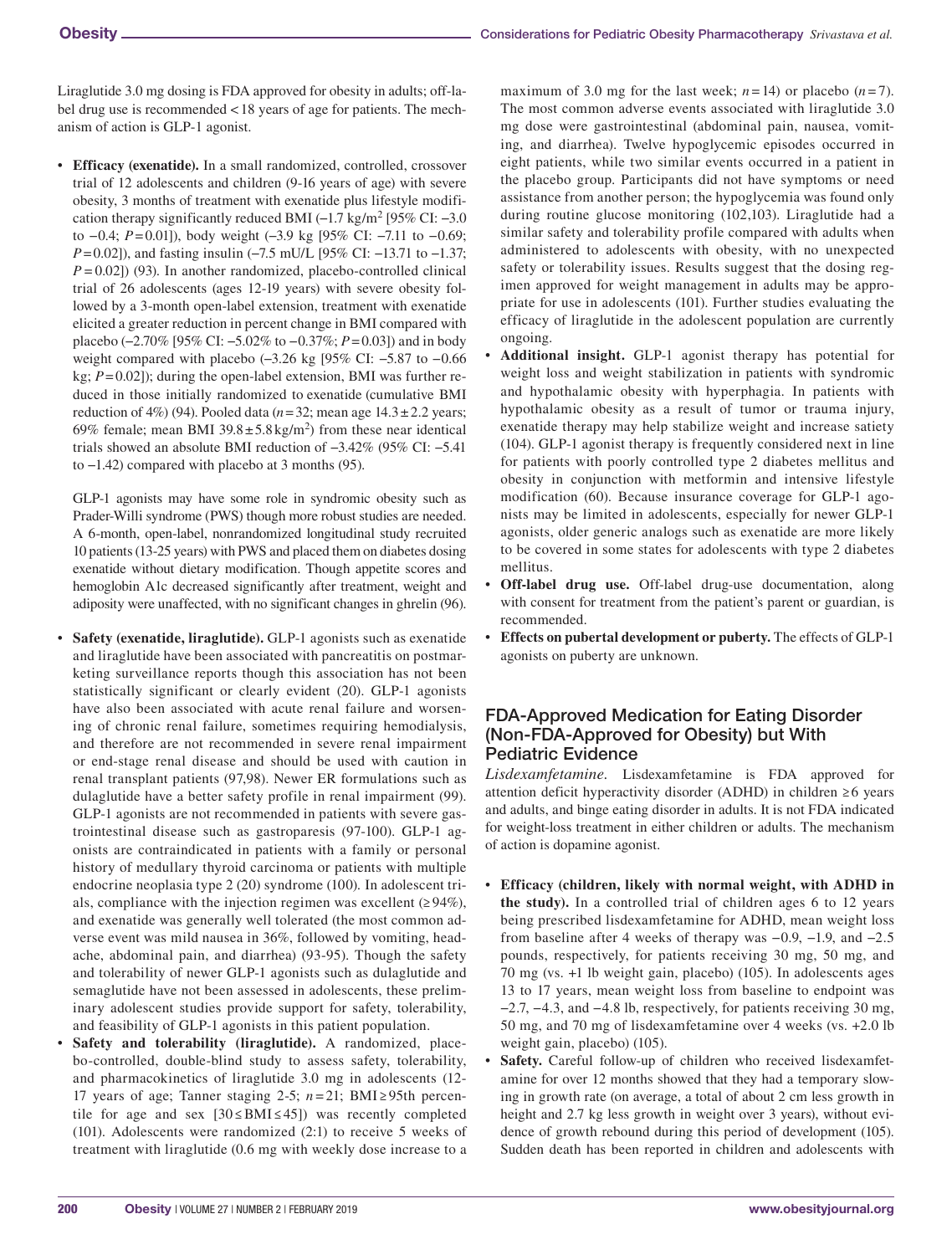structural cardiac abnormalities and other serious heart problems taking amphetamines at recommended doses for ADHD. Avoid use in patients with known structural cardiac abnormalities, cardiomyopathy, serious heart arrhythmia, coronary artery disease, and other serious heart problems. Central nervous system stimulants cause an increase in blood pressure (mean increase about 2-4 mm Hg) and heart rate (mean increase about 3-6 bpm). Central nervous system stimulants can also provoke preexisting psychiatric disorders and psychosis, delusions, or hallucinations in children and adolescents with no prior mental illness. Postmarketing reports have also associated lisdexamfetamine with Raynaud's phenomenon in adults (105).

- **Additional insight.** Because lisdexamfetamine is FDA approved younger than age 10 years, it may be a beneficial option in younger children ≥6 years of age with ADHD and binge eating disorder. Though it is approved for binge eating disorder in adults, it is not approved for the same indication in children in the absence of an ADHD diagnosis. Long-term safety of amphetamines has been studied in the pediatric population, with concerns for developmental growth retardation and careful monitoring for cardiac arrhythmias. Treatment of children and adolescents who have impulsive behaviors, such as impulsive excessive food intake as a manifestation of their ADHD, may find benefit from lisdexamfetamine or other ADHD medications in achieving healthier eating behaviors. Given the history of abuse potential of amphetamines in the past coupled with potential adverse psychiatric side effects, caution is advised if used for the long-term treatment of obesity. In youth with obesity or binge eating disorder, regardless of an ADHD diagnosis, there are limited data, if at all, reporting potential benefits with lisdexamfetamine use.
- **Off-label drug use.** Off-label drug use is not recommended at this time.
- **Effects on pubertal development or puberty.** Animal studies have demonstrated that amphetamine drug exposure during different development stages such as peripubertal versus prepubertal result in distinct neurobehavioral abnormalities (106,107).

### FDA-Approved Obesity Medications With No Pediatric Evidence

*Lorcaserin.* This medication is a 5-hydroxytryptamine receptor 2C agonist that acts on anorexigenic proopiomelanocortin (POMC) neurons in the hypothalamus.

- **Efficacy.** Lorcaserin is FDA approved for the chronic treatment of obesity in adults (20). However, there are no pediatric outcome data available with regards to lorcaserin. Adult clinical trials have demonstrated 3% placebo-subtracted weight loss from baseline (20).
- **Safety.** No adverse cardiovascular safety signals have thus far emerged with lorcaserin from the large cardiovascular safety trial (108). Common adverse effects of lorcaserin reported in clinical trials are headache, dizziness, fatigue, nausea, dry mouth, and constipation. Lorcaserin should not be prescribed concurrently with a serotonergic medication due to the risk of serotonin syndrome (20).
- **Off-label drug use.** Off-label drug-use documentation, along with consent for treatment from the patient's parent or guardian, is recommended.
- **Effects on pubertal development or puberty**. The effects of lorcaserin on pubertal development in humans are not known.

*Naltrexone SR/bupropion SR (NB).* This medication blocks opioid receptor-mediated POMC autoinhibition (naltrexone) and selectively inhibits reuptake of dopamine and noradrenaline (bupropion, an antidepressant), and it is FDA approved for the chronic treatment of obesity in adults (20). NB has shown benefit in patients with obesity with addiction behaviors, reward pathways, and hedonic drive. Though there are no pediatric outcomes data available regarding obesity for NB, naltrexone and bupropion monotherapy have been used for other indications in children. Adult clinical trials have demonstrated 4.8% placebo-subtracted weight loss from baseline for NB on the highest optimal dose (20).

- **Safety.** Common adverse effects of NB reported in clinical trials are transient nausea during the dose-escalation period, constipation, headaches, vomiting, dizziness, and dry mouth (20). NB did not increase rates of depression and suicidal ideation more than placebo in the clinical trials (20). Though monotherapy with bupropion has been utilized in adolescents (ages 12-17) for depression, with weight loss noted as a side effect in a majority of patients (109), caution is needed because bupropion, as with other antidepressants, may increase risk of suicidal ideation in children, adolescents, and young adults (110). Therefore, NB carries a black-box warning regarding increased suicidal risk and ideation in young adults and is not approved for pediatric patients (110). Of note, bupropion monotherapy has not been FDA approved for the treatment of depression or other conditions in youth.
- **Additional insight.** Limited pediatric data are available for naltrexone monotherapy. Naltrexone monotherapy has been studied for opioid drug use in adolescents (age 13 and older) (111) and PWS for appetite reduction (112) since the 1980s, although long-term safety has not been established in the pediatric population. There is one case report in the literature of using NB combination therapy for PWS in a 13-year-old girl, with a small reduction in BMI and improvements in hyperphagia (113).
- **Off-label drug use.** Off-label drug-use documentation, along with consent for treatment from the patient's parent or guardian, is recommended.
- **Effects on pubertal development or puberty.** The effects of naltrexone and bupropion on pubertal development in humans are not known. In an animal study, bupropion did appear to alter pubertal onset (114). On the other hand, naltrexone effects on puberty have been studied. In female rat models, naltrexone has been shown to advance first ovulation through changes in pituitary responsiveness to luteinizing-releasing hormone (115). One human study demonstrated a more sensitive luteinizing hormone surge in pubertal boys than prepubertal, sexually immature boys after chronic 1-month exposure of naltrexone (116). Another study found no effect on puberty in boys with confirmed bone age 10 to 15 years when given naltrexone for 1 month (117).

### New FDA Approval Pending for Pediatric Obesity: Setmelanotide

FDA approval of setmelanotide is pending for monogenic obesity. The mechanism of action is melanocortin-4 receptor agonist.

• **Efficacy.** Setmelanotide is currently being evaluated for the treatment of the following genetic disorders of obesity: POMC deficiency obesity, leptin receptor deficiency obesity, PWS, Bardet-Biedl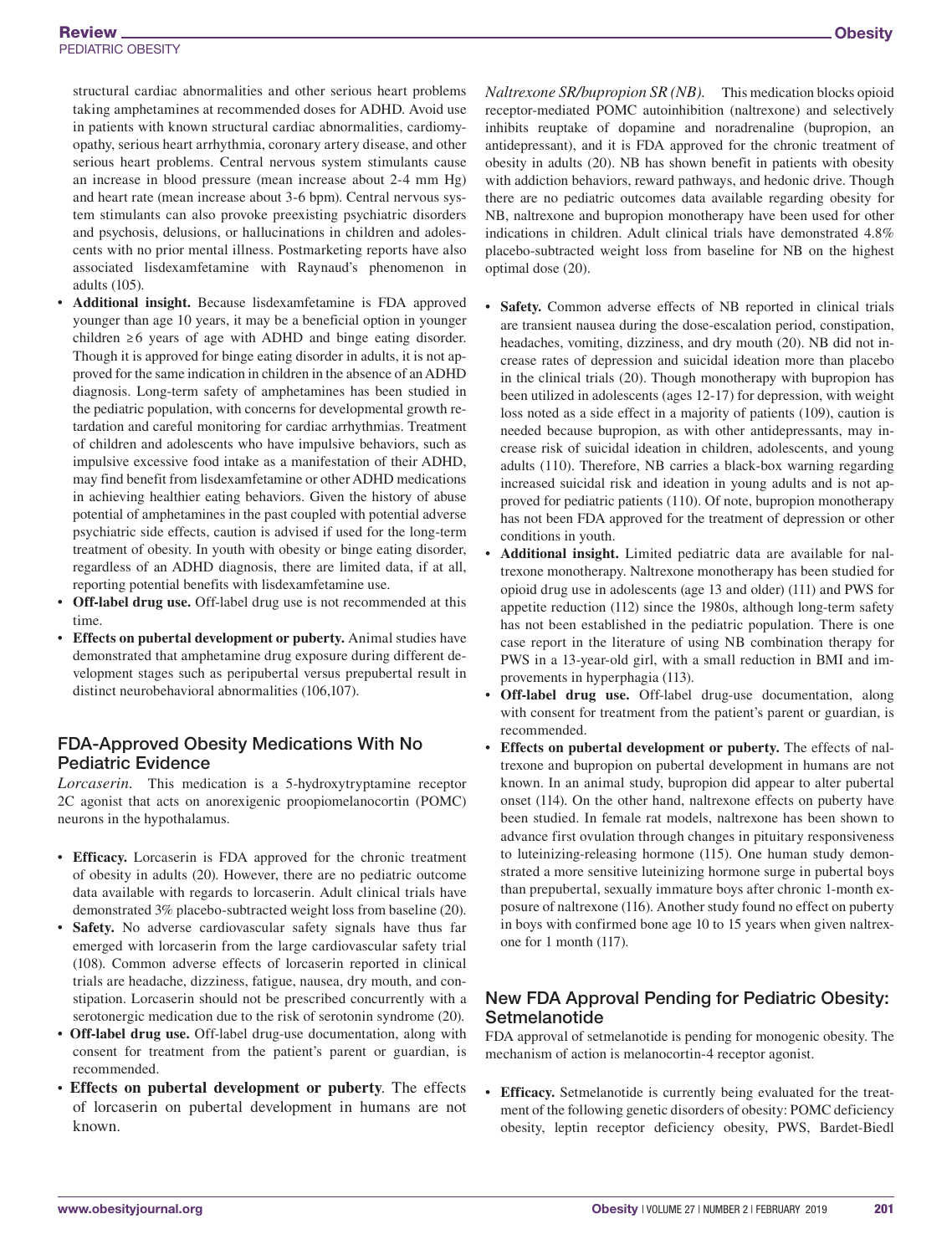syndrome, Alström syndrome, POMC heterozygous deficiency obesity, and POMC epigenetic disorders. In an investigator-initiated, open-label study, two patients with POMC deficiency were treated with setmelanotide, with a sustainable reduction in hunger and substantial weight loss (51.0 kg after 42 weeks in patient 1 and 20.5 kg after 12 weeks in patient 2) (118).

- **Safety.** Dry mouth, mild induration at injection site, and darkening of skin nevi were notable adverse effects. There were no increases in blood pressure, with improvements in both heart rate and blood pressure in one of the patients (118).
- **Additional insight.** Setmelanotide provides promise for rare genetic obesity disorders, which should be considered in children with hyperphagia, early adiposity rebound, and severe obesity at a young age.
- **Effects on pubertal development or puberty.** The effects of setmelanotide on pubertal development in humans are not known.
- **Off-label drug use.** Off-label drug use is not recommended at this time.

## **Conclusion**

Childhood and adolescent obesity is already a global epidemic and poses significant health risks. As adolescent obesity often leads to obesity in adulthood and is already accompanied by a multitude of weight-related comorbidities, including an increased risk for cardiovascular disease and certain types of cancers, treating obesity in children/adolescents should not be delayed. As an adjunct to intensive lifestyle therapy and MBS, the potential role of pharmacotherapy in the treatment of pediatric obesity should not be ignored and may represent a useful additional option for some patients who suffer from obesity. Additionally, in clinically severe obesity, pharmacotherapy may play a larger role as adjunct to MBS (91). This therapeutic need highlights the value of experienced pediatric obesity medicine specialists at tertiary care centers and yet presents challenges as clinical trials evaluating long-term safety and efficacy of obesity medications remain scant in the pediatric population. Emphasis needs to be placed on the concurrent development of appropriate, high-quality, well-designed pediatric obesity clinical trials to validate the use of medications for obesity in adolescents. Moreover, there exists a great need to develop specialized pediatric obesity medicine training programs, applicable protocols, screening tools, and guidelines to further advance the burgeoning field of pediatric obesity medicine.**O**

# Acknowledgments

The authors would like to especially thank coauthor Nancy T. Browne, MS, PPCNP-BC, FAANP, for administrative support, networking, and coordination of communication from the State Medical Boards.

© 2019 The Obesity Society

### References

- 1. Hales CM, Carroll MD, Fryar CD, Ogden CL. Prevalence of obesity among adults and youth: United States, 2015-2016. NCHS data brief, no. 288. Hyattsville, MD: National Center for Health Statistics; 2017.
- 2. Skinner AC, Ravanbakht SN, Skelton JA, Perrin EM, Armstrong SC. Prevalence of obesity and severe obesity in US children, 1999-2016. *Pediatrics* 2018;141:e20173459. doi:[10.1542/peds.2017-3459](https://doi.org/10.1542/peds.2017-3459)
- 3. Finegood DT, Merth TD, Rutter H. Implications of the foresight obesity system map for solutions to childhood obesity. *Obesity (Silver Spring)* 2010;18(suppl 1):S13-S16.
- 4. Twig G, Yaniv G, Levine H, et al. Body-mass index in 2.3 million adolescents and cardiovascular death in adulthood. *N Engl J Med* 2016;374:2430-2440.
- 5. Freedman DS, Mei Z, Srinivasan SR, Berenson GS, Dietz WH. Cardiovascular risk factors and excess adiposity among overweight children and adolescents: the Bogalusa Heart Study. *J Pediatr* 2007;150:12-17.e2. doi[:10.1016/j.jpeds.2006.08.042](https://doi.org/10.1016/j.jpeds.2006.08.042)
- 6. May AL, Kuklina EV, Yoon PW. Prevalence of cardiovascular disease risk factors among US adolescents, 1999-2008. *Pediatrics* 2012;129:1035-1041.
- 7. Institute of Medicine. *Accelerating Progress in Obesity Prevention: Solving the Weight of the Nation*. Washington, DC: National Academies Press; 2012.
- 8. Twig G, Tirosh A, Leiba A, et al. BMI at age 17 years and diabetes mortality in midlife: a nationwide cohort of 2.3 million adolescents. *Diabetes Care* 2016;39:1996-2003. 9. Schwimmer JB, Burwinkle TM, Varni JW. Health-related quality of life of severely
- obese children and adolescents. *JAMA* 2003;289:1813-1819.
- 10. van Geel M, Vedder P, Tanilon J. Are overweight and obese youths more often bullied by their peers? A meta-analysis on the correlation between weight status and bullying. *Int J Obes (Lond)* 2014;38:1263-1267.
- 11. Fox CL, Farrow CV. Global and physical self-esteem and body dissatisfaction as mediators of the relationship between weight status and being a victim of bullying. *J Adolesc* 2009;32:1287-1301.
- 12. Griffiths LJ, Parsons TJ, Hill AJ. Self-esteem and quality of life in obese children and adolescents: a systematic review. *Int J Pediatr Obes* 2010;5:282-304.
- 13. Lo JC, Chandra M, Sinaiko A, et al. Severe obesity in children: prevalence, persistence and relation to hypertension. *Int J Pediatr Endocrinol* 2014;2014:3.
- 14. Biro FM, Wien M. Childhood obesity and adult morbidities. *Am J Clin Nutr* 2010;91:1499S-1505S.
- 15. Danielsson P, Kowalski J, Ekblom O, Marcus C. Response of severely obese children and adolescents to behavioral treatment. *Arch Pediatr Adolesc Med* 2012;166:1103-1108.
- 16. Johnston CA, Tyler C, Palcic JL, Stansberry SA, Gallagher MR, Foreyt JP. Smaller weight changes in standardized body mass index in response to treatment as weight classification increases. *J Pediatr* 2011;158:624-627.
- 17. Levine MD, Ringham RM, Kalarchian MA, Wisniewski L, Marcus MD. Is family-based behavioral weight control appropriate for severe pediatric obesity? *Int J Eat Disord* 2001;30:318-328.
- 18. Kalarchian MA, Levine MD, Arslanian SA, et al. Family-based treatment of severe pediatric obesity: randomized, controlled trial. *Pediatrics* 2009;124:1060-1068.
- 19. Knop C, Singer V, Uysal Y, Schaefer A, Wolters B, Reinehr T. Extremely obese children respond better than extremely obese adolescents to lifestyle interventions. *Pediatr Obes* 2015;10:7-14.
- 20. Srivastava G, Apovian CM. Current pharmacotherapy for obesity. *Nat Rev Endocrinol* 2017;14:12-24. doi[:10.1038/nrendo.2017.122](https://doi.org/10.1038/nrendo.2017.122)
- 21. Grummer-Strawn LM, Reinold C, Krebs NF; Centers for Disease Control and Prevention (CDC). Use of World Health Organization and CDC growth charts for children aged 0-59 months in the United States. *MMWR Recomm Rep* 2010;59 (no. RR-9):1-15.
- 22. Kuczmarski RJ, Ogden CL, Grummer-Strawn LM, et al. CDC growth charts: United States. Advance data, no. 314. Hyattsville, MD: National Center for Health Statistics; 2000.
- 23. Kuczmarski RJ, Ogden CL, Guo SS, et al. 2000 CDC growth charts for the United States: methods and development. Vital and health statistics, series 11, no. 246. Hyattsville, MD: National Center for Health Statistics; 2002.
- 24. Barlow SE; Expert Committee. Expert committee recommendations regarding the prevention, assessment, and treatment of child and adolescent overweight and obesity: summary report. *Pediatrics* 2007;120(suppl 4):S164-S192.
- 25. Flegal KM, Wei R, Ogden CL, Freedman DS, Johnson CL, Curtin LR. Characterizing extreme values of body mass index-for-age by using the 2000 Centers for Disease Control and Prevention growth charts. *Am J Clin Nutr* 2009;90:1314-1320.
- 26. Age limits and adolescents. *Paediatr Child Health* 2003;8:577-578.
- 27. Office of Adolescent Health. The changing face of America's adolescents. US Department of Health and Human Services website. [https://www.hhs.gov/ash/](https://www.hhs.gov/ash/oah/facts-and-stats/changing-face-of-americas-adolescents/index.html) [oah/facts-and-stats/changing-face-of-americas-adolescents/index.html](https://www.hhs.gov/ash/oah/facts-and-stats/changing-face-of-americas-adolescents/index.html). Accessed February 20, 2018. Updated July 17, 2018.
- 28. Krebs NF, Himes JH, Jacobson D, Nicklas TA, Guilday P, Styne D. Assessment of child and adolescent overweight and obesity. *Pediatrics* 2007;120 (suppl 4):S193-S228.
- 29. Baker JL, Farpour-Lambert NJ, Nowicka P, Pietrobelli A, Weiss R; Childhood Obesity Task Force of the European Association for the Study of Obesity. Evaluation of the overweight/obese child–practical tips for the primary health care provider: recommendations from the Childhood Obesity Task Force of the European Association for the Study of Obesity. *Obes Facts* 2010;3:131-137.
- 30. Spear BA, Barlow SE, Ervin C, et al. Recommendations for treatment of child and adolescent overweight and obesity. *Pediatrics* 2007;120(suppl 4):S254-S288.
- 31. O'Connor EA, Evans CV, Burda BU, Walsh ES, Eder M, Lozano P. Screening for obesity and intervention for weight management in children and adolescents: evidence report and systematic review for the US Preventive Services Task Force. *JAMA* 2017;317:2427-2444.
- 32. Wiegand S, Keller KM, Lob-Corzilius T, et al. Predicting weight loss and maintenance in overweight/obese pediatric patients. *Horm Res Paediatr* 2014;82: 380-387.
- Must A, Anderson SE. Body mass index in children and adolescents: considerations for population-based applications. *Int J Obes (Lond)* 2006;30:590-594.
- 34. Reinehr T, Lass N, Toschke C, Rothermel J, Lanzinger S, Holl RW. Which amount of BMI-SDS reduction is necessary to improve cardiovascular risk factors in overweight children? *J Clin Endocrinol Metab* 2016;101:3171-3179.
- 35. Kelly AS, Daniels SR. Rethinking the use of body mass index z-score in children and adolescents with severe obesity: time to kick it to the curb? *J Pediatr* 2017;188:7-8.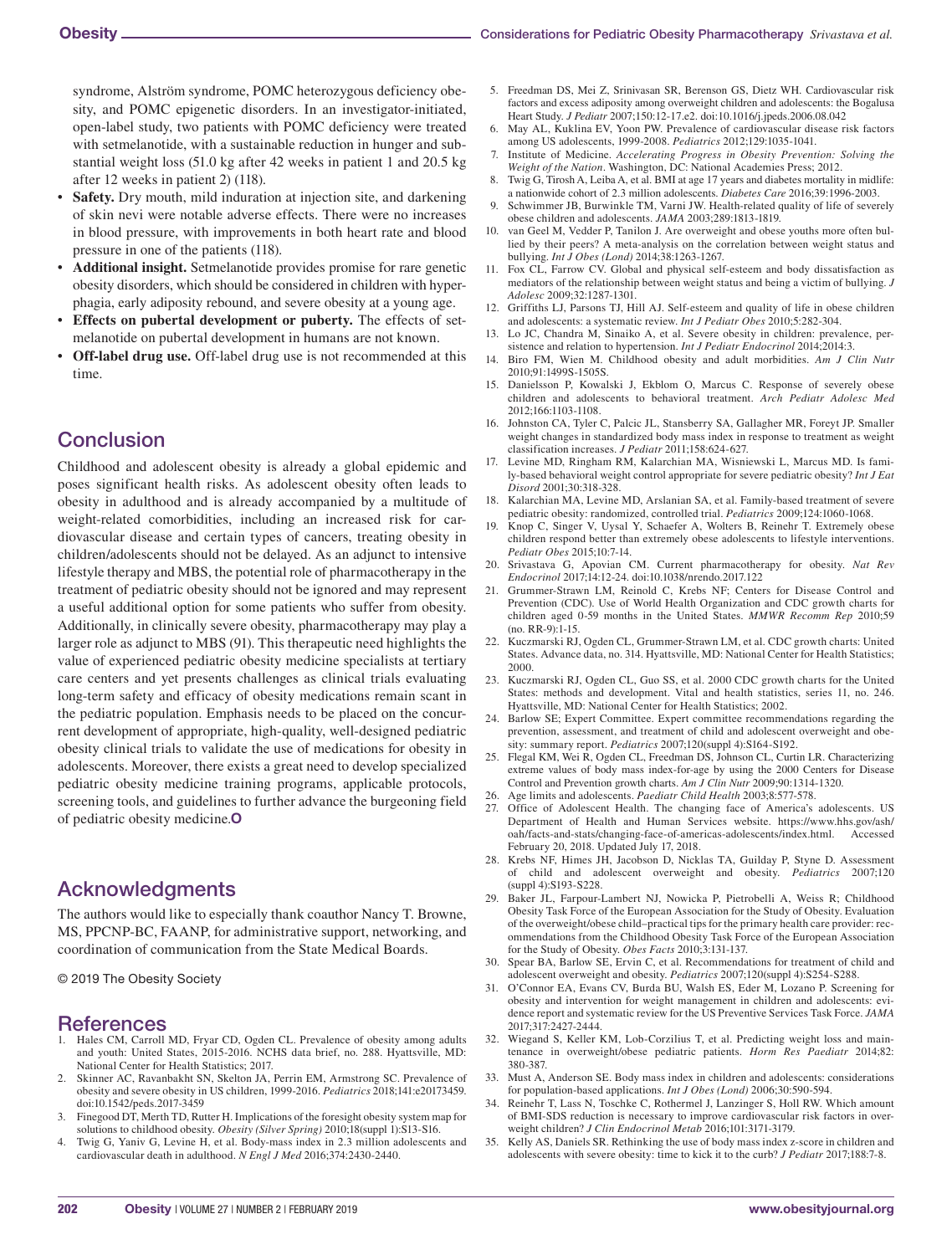- 37. Flegal KM, Ogden CL, Yanovski JA, et al. High adiposity and high body mass indexfor-age in US children and adolescents overall and by race-ethnic group. *Am J Clin Nutr* 2010;91:1020-1026.
- 38. Michalsky M, Reichard K, Inge T, Pratt J, Lenders C; American Society for Metabolic and Bariatric Surgery. ASMBS pediatric committee best practice guidelines. *Surg Obes Relat Dis* 2012;8:1-7.
- 39. Resnicow K, Davis R, Rollnick S. Motivational interviewing for pediatric obesity: conceptual issues and evidence review. *J Am Diet Assoc* 2006;106:2024-2033.
- 40. Schwartz RP, Hamre R, Dietz WH, et al. Office-based motivational interviewing to prevent childhood obesity: a feasibility study. *Arch Pediatr Adolesc Med* 2007;161:495-501.
- 41. Schwartz RP. Motivational interviewing (patient-centered counseling) to address childhood obesity. *Pediatr Ann* 2010;39:154-158.
- 42. Hoelscher DM, Kirk S, Ritchie L, Cunningham-Sabo L; Academy Positions Committee. Position of the Academy of Nutrition and Dietetics: interventions for the prevention and treatment of pediatric overweight and obesity. *J Acad Nutr Diet* 2013;113:1375-1394.
- Smith HL, Meldrum DJ, Brennan LJ. Childhood obesity: a challenge for the anaesthetist? *Paediatr Anaesth* 2002;12:750-761.
- 44. Inge TH, Zeller MH, Jenkins TM, et al. Perioperative outcomes of adolescents undergoing bariatric surgery: the Teen-Longitudinal Assessment of Bariatric Surgery (Teen-LABS) study. *JAMA Pediatr* 2014;168:47-53.
- 45. Inge TH, Courcoulas AP, Jenkins TM, et al. Weight loss and health status 3 years after bariatric surgery in adolescents. *N Engl J Med* 2016;374:113-123.
- 46. Pratt JSA, Browne A, Browne NT, et al. ASMBS pediatric metabolic and bariatric surgery guidelines, 2018. *Surg Obes Relat Dis* 2018;14:882-901.
- 47. Srivastava G, Buffington C. A specialized medical management program to address post-operative weight regain in bariatric patients. *Obes Surg* 2018;28: 2241-2246.
- 48. Black JA, White B, Viner RM, Simmons RK. Bariatric surgery for obese children and adolescents: a systematic review and meta-analysis. *Obes Rev* 2013;14:634-644.
- 49. Paulus GF, de Vaan LE, Verdam FJ, Bouvy ND, Ambergen TA, van Heurn LW. Bariatric surgery in morbidly obese adolescents: a systematic review and meta-analysis. *Obes Surg* 2015;25:860-878.
- 50. Inge TH, Jenkins TM, Xanthakos SA, et al. Long-term outcomes of bariatric surgery in adolescents with severe obesity (FABS-5+): a prospective follow-up analysis. *Lancet Diabetes Endocrinol* 2017;5:165-173.
- 51. Karres J, Tomasi P, Saint Raymond A. The development of pharmacological treatment of obesity in children. A European regulatory perspective. *Bundesgesundheitsblatt Gesundheitsforschung Gesundheitsschutz* 2011;54:570-576.
- 52. Hardin AP, Hackell JM; Committee on Practice and Ambulatory Medicine. Age limit of pediatrics. *Pediatrics* 2017;140:e20172151. doi:[10.1542/peds.2017-2151](https://doi.org/10.1542/peds.2017-2151)
- 53. Kelly AS, Barlow SE, Rao G, et al. Severe obesity in children and adolescents: identification, associated health risks, and treatment approaches: a scientific statement from the American Heart Association. *Circulation* 2013;128:1689-1712.
- 54. Chanoine JP, Hampl S, Jensen C, Boldrin M, Hauptman J. Effect of orlistat on weight and body composition in obese adolescents: a randomized controlled trial. *JAMA* 2005;293:2873-2883.
- 55. Ryder JR, Kaizer A, Rudser KD, Gross A, Kelly AS, Fox CK. Effect of phentermine on weight reduction in a pediatric weight management clinic. *Int J Obes (Lond)* 2017;41:90-93.
- 56. Burt Solorzano CM, McCartney CR. Obesity and the pubertal transition in girls and boys. *Reproduction* 2010;140:399-410.
- 57. Chevalley T, Bonjour JP, Ferrari S, Rizzoli R. Pubertal timing and body mass index gain from birth to maturity in relation with femoral neck BMD and distal tibia microstructure in healthy female subjects. *Osteoporos Int* 2011;22: 2689-2698.
- 58. Mohamad K, Jamshidi L, Nouri Jelyani K. Is age of menarche related with body mass index? *Iran J Public Health* 2013;42:1043-1048.
- 59. Kelly AS, Fox CK, Rudser KD, Gross AC, Ryder JR. Pediatric obesity pharmacotherapy: current state of the field, review of the literature and clinical trial considerations. *Int J Obes (Lond)* 2016;40:1043-1050.
- 60. Apovian CM, Aronne LJ, Bessesen DH, et al. Pharmacological management of obesity: an endocrine Society clinical practice guideline. *J Clin Endocrinol Metab* 2015;100:342-362.
- 61. Lenders CM. Paediatric obesity: can medications help. *Curr Opin Endocrinol Diabetes Obes* 2015;22:331-339.
- 62. Styne DM, Arslanian SA, Connor EL, et al. Pediatric obesity-assessment, treatment, and prevention: an Endocrine Society clinical practice guideline. *J Clin Endocrinol Metab* 2017;102:709-757.
- 63. Siu AL, US Preventive Services Task Force. Screening for depression in children and adolescents: US Preventive Services Task Force recommendation statement. *Pediatrics* 2016;137:e20154467. doi[:10.1542/peds.2015-4467](https://doi.org/10.1542/peds.2015-4467)
- 64. Frattarelli DA, Galinkin JL, Green TP, et al. Off-label use of drugs in children. *Pediatrics* 2014;133:563-567.
- 65. Wittich CM, Burkle CM, Lanier WL. Ten common questions (and their answers) about off-label drug use. *Mayo Clin Proc* 2012;87:982-990.
- Radley DC, Finkelstein SN, Stafford RS. Off-label prescribing among office-based physicians. *Arch Intern Med* 2006;166:1021-1026.
- 67. Bazzano AT, Mangione-Smith R, Schonlau M, Suttorp MJ, Brook RH. Offlabel prescribing to children in the United States outpatient setting. *Acad Pediatr* 2009;9:81-88.
- 68. Shah SS, Hall M, Goodman DM, et al. Off-label drug use in hospitalized children. *Arch Pediatr Adolesc Med* 2007;161:282-290.
- 69. Phan H, Leder M, Fishley M, Moeller M, Nahata M. Off-label and unlicensed medication use and associated adverse drug events in a pediatric emergency department. *Pediatr Emerg Care* 2010;26:424-430.
- 70. US Preventive Services Task Force, Grossman DC, Bibbins-Domingo K, Curry SJ, et al. Screening for obesity in children and adolescents: US Preventive Services Task Force recommendation statement. *JAMA* 2017;317:2417-2426.
- 71. Maahs D, de Serna DG, Kolotkin RL, et al. Randomized, double-blind, placebocontrolled trial of orlistat for weight loss in adolescents. *Endocr Pract* 2006;12: 18-28.
- 72. Orlistat (Xenical) [package insert]. Nutley, NJ: Roche Laboratories; 2009.
- 73. Bogarin R, Chanoine J-P. Efficacy, safety and tolerability of orlistat, a lipase inhibitor, in the treatment of adolescent weight excess. *Therapy* 2009;6:23-30.
- Aronne LJ, Wadden TA, Peterson C, Winslow D, Odeh S, Gadde KM. Evaluation of phentermine and topiramate versus phentermine/topiramate extended-release in obese adults. *Obesity (Silver Spring)* 2013;21:2163-2171.
- Azarisman SM, Magdi YA, Noorfaizan S, Oteh M. Myocardial infarction induced by appetite suppressants in Malaysia. *N Engl J Med* 2007;357:1873-1874.
- 76. Anwar MO, Bodagh N, Iqbal MH, Timmis A. Vasospastic myocardial infarction caused by a slimming agent-do not forget non-prescription drugs. *Oxf Med Case Reports* 2017;2017:omx008. doi[:10.1093/omcr/omx008](https://doi.org/10.1093/omcr/omx008)
- 77. Inzucchi SE, Lipska KJ, Mayo H, Bailey CJ, McGuire DK. Metformin in patients with type 2 diabetes and kidney disease: a systematic review. *JAMA* 2014;312:2668-2675.
- 78. Salpeter S, Greyber E, Pasternak G, Salpeter E. Risk of fatal and nonfatal lactic acidosis with metformin use in type 2 diabetes mellitus. *Cochrane Database Syst Rev* 2006;CD002967. doi[:10.1002/14651858.CD002967.pub2](https://doi.org/10.1002/14651858.CD002967.pub2)
- 79. Anagnostou E, Aman MG, Handen BL, et al. Metformin for treatment of overweight induced by atypical antipsychotic medication in young people with autism spectrum disorder: a randomized clinical trial. *JAMA Psychiatry* 2016;73:928-937.
- Bjorkhem-Bergman L, Asplund AB, Lindh JD. Metformin for weight reduction in non-diabetic patients on antipsychotic drugs: a systematic review and meta-analysis. *J Psychopharmacol* 2011;25:299-305.
- 81. Cha DS, Vahtra M, Ahmed J, et al. Repurposing of anti-diabetic agents for the treatment of cognitive impairment and mood disorders. *Curr Mol Med* 2016;16:465-473.
- 82. Hsia Y, Dawoud D, Sutcliffe AG, Viner RM, Kinra S, Wong IC. Unlicensed use of metformin in children and adolescents in the UK. *Br J Clin Pharmacol* 2012;73:135-139.
- 83. Al Khalifah RA, Florez ID, Dennis B, Thabane L, Bassilious E. Metformin or oral contraceptives for adolescents with polycystic ovarian syndrome: a meta-analysis. *Pediatrics* 2016:137:e20154089. doi:10.1542/peds.2015-4089
- Legro RS, Arslanian SA, Ehrmann DA, et al. Diagnosis and treatment of polycystic ovary syndrome: an Endocrine Society clinical practice guideline. *J Clin Endocrinol Metab* 2013;98:4565-4592.
- Fox CK, Kaizer AM, Rudser KD, et al. Meal replacements followed by topiramate for the treatment of adolescent severe obesity: a pilot randomized controlled trial. *Obesity (Silver Spring)* 2016;24:2553-2561.
- Fox CK, Marlatt KL, Rudser KD, Kelly AS. Topiramate for weight reduction in adolescents with severe obesity. *Clin Pediatr (Phila)* 2015;54:19-24.
- 87. Dalai SS, Adler S, Najarian T, Safer DL. Study protocol and rationale for a randomized double-blinded crossover trial of phentermine-topiramate ER versus placebo to treat binge eating disorder and bulimia nervosa. *Contemp Clin Trials* 2018;64:173-178.
- 88. Guardia D, Rolland B, Deheul S, Danel T, Bordet R, Cottencin O. Supervised off-label prescribing of topiramate for binge eating disorder within the system CAMTEA [in French]. *Therapie* 2012;67:480-481.
- 89. Guerdjikova AI, Fitch A, McElroy SL. Successful treatment of binge eating disorder with combination phentermine/topiramate extended release. *Prim Care Companion CNS Disord* 2015;17. doi[:10.4088/PCC.14l01708](https://doi.org/10.4088/PCC.14l01708)
- 90. Leombruni P, Lavagnino L, Fassino S. Treatment of obese patients with binge eating disorder using topiramate: a review. *Neuropsychiatr Dis Treat* 2009;5:385-392.
- Stanford FC, Alfaris N, Gomez G, et al. The utility of weight loss medications after bariatric surgery for weight regain or inadequate weight loss: a multi-center study. *Surg Obes Relat Dis* 2017;13:491-500.
- 92. Sonmez FM, Zaman D, Aksoy A, et al. The effects of topiramate and valproate therapy on insulin, c-peptide, leptin, neuropeptide Y, adiponectin, visfatin, and resistin levels in children with epilepsy. *Seizure* 2013;22:856-861.
- 93. Kelly AS, Metzig AM, Rudser KD, et al. Exenatide as a weight-loss therapy in extreme pediatric obesity: a randomized, controlled pilot study. *Obesity (Silver Spring)* 2012;20:364-370.
- 94. Kelly AS, Rudser KD, Nathan BM, et al. The effect of glucagon-like peptide-1 receptor agonist therapy on body mass index in adolescents with severe obesity: a randomized, placebo-controlled, clinical trial. *JAMA Pediatr* 2013;167:355-360.
- Nathan BM, Rudser KD, Abuzzahab MJ, et al. Predictors of weight-loss response with glucagon-like peptide-1 receptor agonist treatment among adolescents with severe obesity. *Clin Obes* 2016;6:73-78.
- 96. Salehi P, Hsu I, Azen CG, Mittelman SD, Geffner ME, Jeandron D. Effects of exenatide on weight and appetite in overweight adolescents and young adults with Prader-Willi syndrome. *Pediatr Obes* 2017;12:221-228.